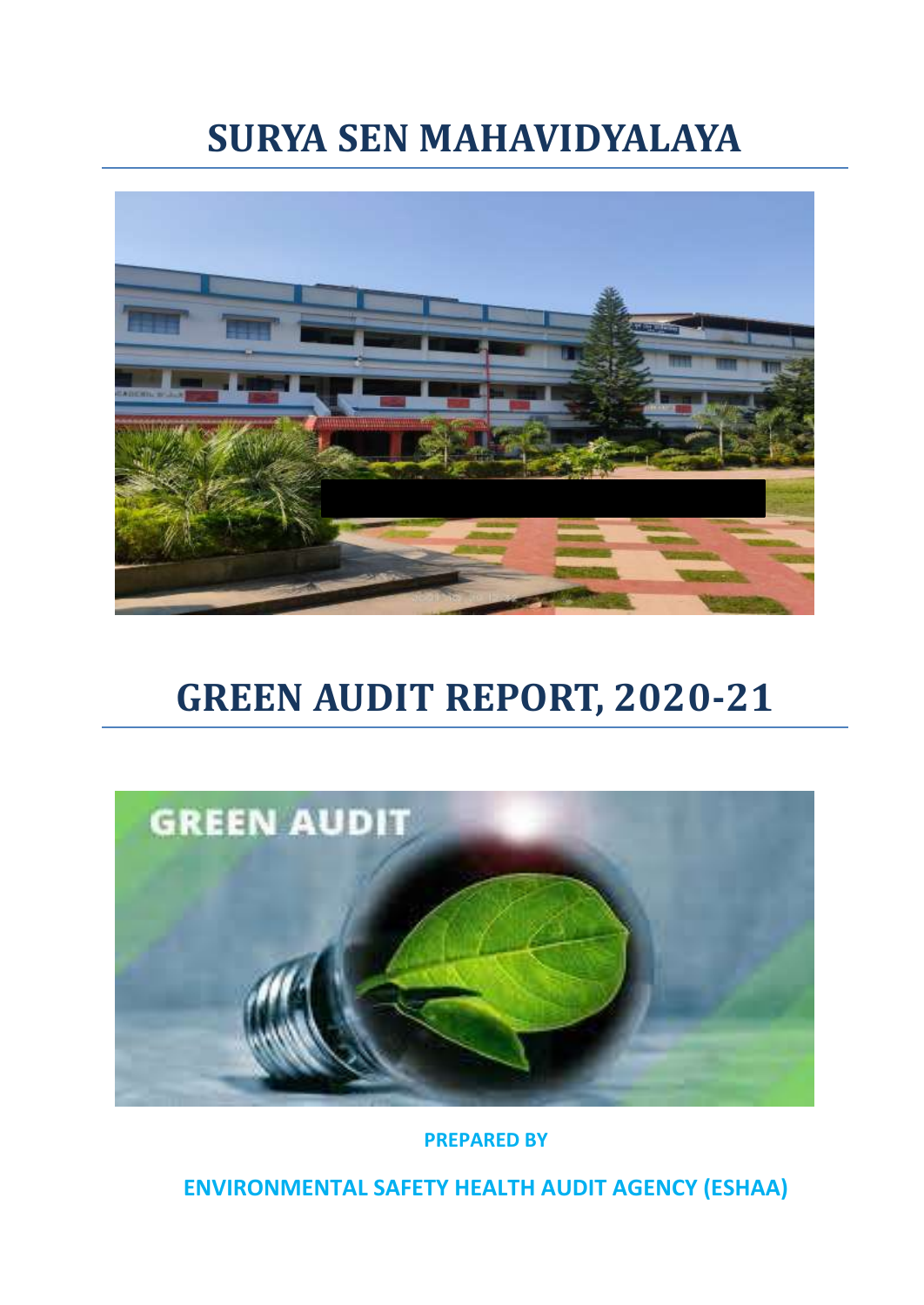# Ref: GA/SSM/2021/02

# CERTFICATE

*This is to certify that Surya Sen Mahavidyalaya, Siliguri has conducted detailed Environmental Green Audit for 2020-21 for their campus and submitted necessary data and credentials for scrutiny. The activity and measure carried out by the college and was found satisfactory. The efforts taken by the students, faculty members and the college authority towards Environment and Sustainability is Highly Appreciated and commendable.* 

**Dr Indranil Ghosh**

**Environmental Safety Health Audit Agency (ESHAA)**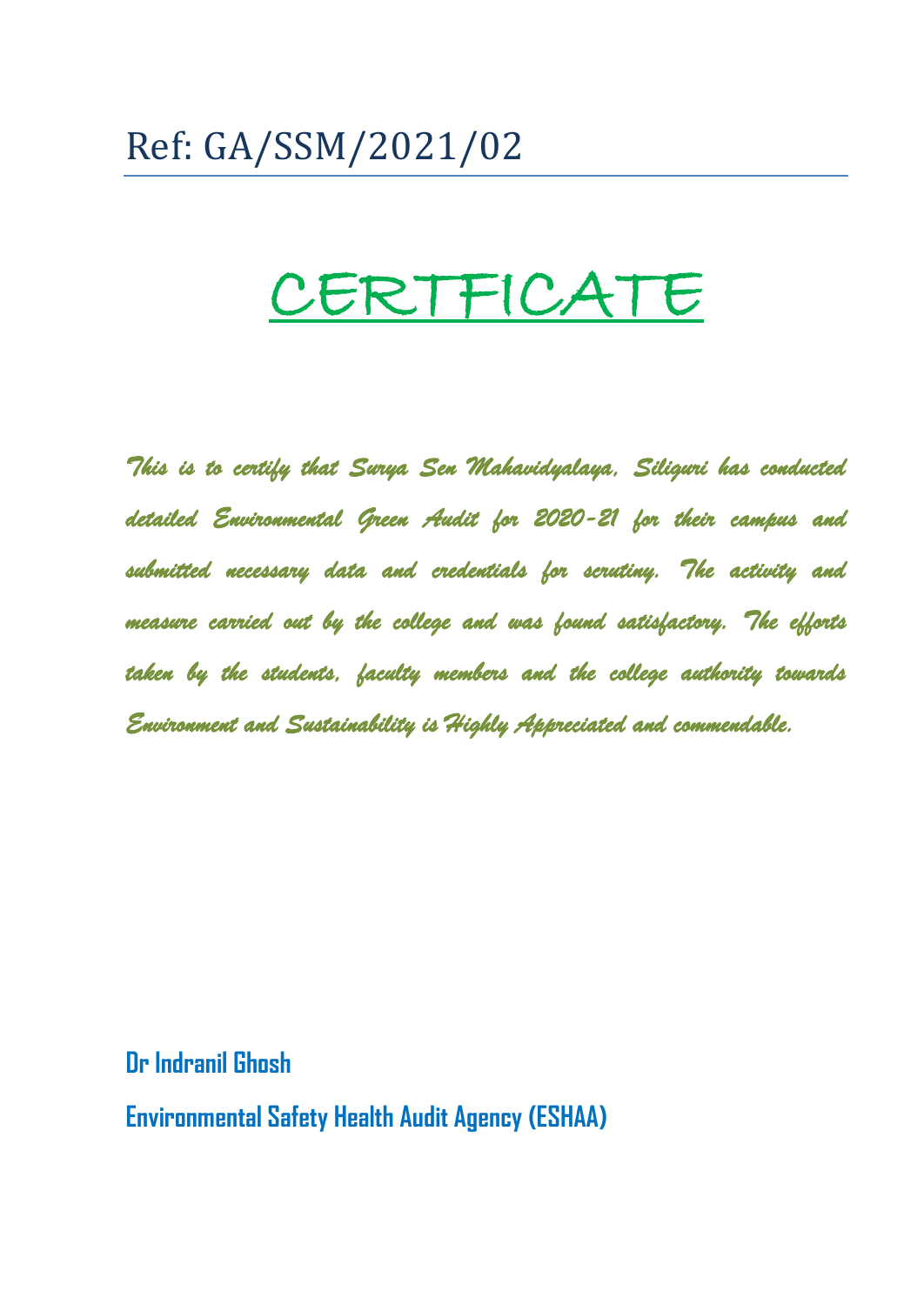## **INDEX**

|     |                                                                                                   | <b>Executive Summary</b>    |                                                                               | Page 1-1                         |
|-----|---------------------------------------------------------------------------------------------------|-----------------------------|-------------------------------------------------------------------------------|----------------------------------|
|     | Acknowledgement                                                                                   |                             |                                                                               | Page 1-1                         |
|     |                                                                                                   | <b>Assurance</b>            |                                                                               |                                  |
|     |                                                                                                   | <b>Introduction</b>         |                                                                               |                                  |
| 1.0 | 1.1<br>1.2                                                                                        | <b>About the College</b>    | <b>Objectives of the Study</b>                                                | Page 2-2<br>Page 3-3             |
| 2.0 | 1.3<br><b>General steps of Audit</b><br>The audit process                                         |                             |                                                                               | Page 3-3                         |
|     | 2.1<br><b>Pre-audit activities</b><br>2.2<br><b>Onsite audit activities</b><br><b>Methodology</b> |                             |                                                                               | Page 4-4<br>Page 4-4<br>Page 5-5 |
|     | 3.1                                                                                               | <b>Water Audit</b><br>3.1.1 | <b>Water Use</b>                                                              | Page 5-5<br>Page 5-5             |
|     |                                                                                                   | 3.1.2                       | <b>Audit Framework and detailed findings:</b><br>Water management             | Page 6-6                         |
|     | 3.2                                                                                               | <b>Energy Audit</b>         |                                                                               | Page 8-8                         |
|     |                                                                                                   | 3.2.1                       | <b>Energy Conservation</b>                                                    | Page 8-8                         |
|     |                                                                                                   | 3.2.2                       | <b>Audit Framework and detailed findings:</b><br><b>Energy management</b>     | Page 9-10                        |
| 3.0 | 3.3                                                                                               |                             | <b>Waste Management</b>                                                       | Page 12-12                       |
|     |                                                                                                   | 3.3.1                       | <b>Audit Framework and detailed findings:</b><br><b>Waste Management</b>      | Page 13-13                       |
|     | 3.4                                                                                               |                             | <b>E</b> Waste Management                                                     | Page 14-14                       |
|     |                                                                                                   | 3.4.1                       | <b>Audit Framework and detailed findings:</b><br><b>E</b> Waste Management    | Page 14-14                       |
|     | 3.5                                                                                               |                             | <b>Green area Management</b>                                                  | Page 15-15                       |
|     |                                                                                                   | 3.5.1                       | <b>Audit Framework and detailed findings:</b><br><b>Green area Management</b> | Page 15-15                       |
|     | 3.6                                                                                               | <b>Green Practices</b>      |                                                                               | Page 17-17                       |
|     |                                                                                                   | 3.6.1                       | <b>Audit Framework and detailed findings:</b><br><b>Green Practices</b>       | Page 17-20                       |
| 4.0 |                                                                                                   | <b>Recommendation</b>       |                                                                               | Page 21-21                       |
| 5.0 |                                                                                                   | <b>Conclusion</b>           |                                                                               | Page 21-21                       |
|     |                                                                                                   |                             |                                                                               |                                  |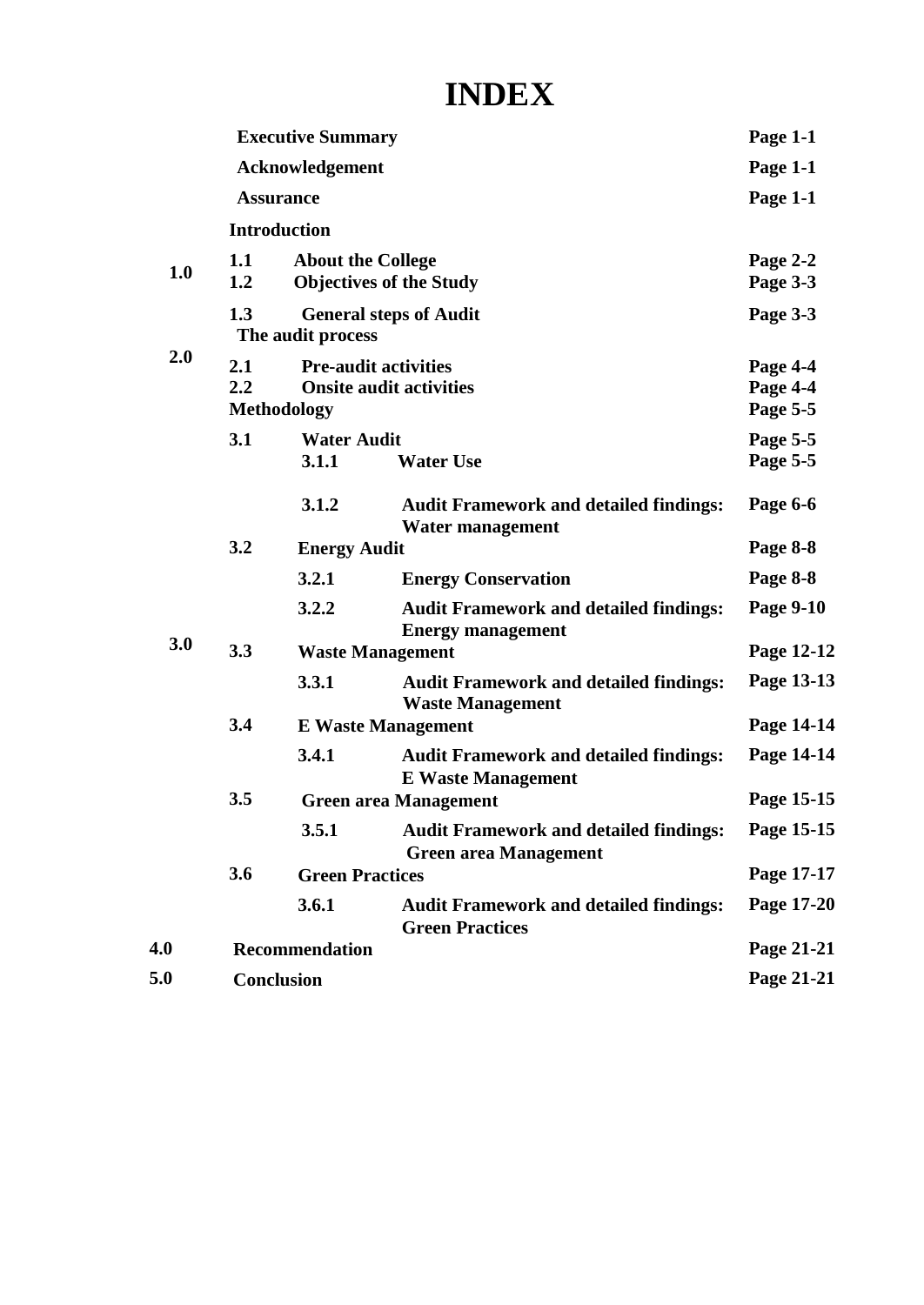## **Executive Summary**

In accordance with the Risk-Based Audit and Evaluation Plan of Surya Sen Mahavidyalaya for 2020-21, the Audit and Evaluation Branch conducted a green audit of the college in October, 2021.

The purpose of the audit was to ensure that the practices followed in the campus are in accordance with the slandered Green Policy adopted by different academic institution and the college itself. With this in mind, the specific objectives of the audit were to evaluate the adequacy of the management control framework of Environment Sustainability as well as the degree to which the College is in compliance with the applicable regulations, policies and standards.

During the initial planning of the audit, an analysis was conducted in order to identify, predict, evaluate and prioritize the risks associated with the environmental sustainability. The analysis was based upon an examination of the policies, manuals and standards that govern the environmental sustainability, on data analysis, and on the results of preliminary interviews with personnel considered key in the environmental management in the campus. The criteria and methods used in the audit were based on the identified impacts. The methodology used included physical inspection of the campus, review of the relevant documentation and interviews.

## **Acknowledgement**

We would like to thank Dr P. K Mishra, Principal of Surya Sen Mahavidyalaya, Siliguri for his consent to conduct this audit. We would like to sincerely thank all the Departments, students, teaching and non-teaching staff for their kind cooperation with us during this survey.

## **Assurance**

This audit has been conducted in accordance with the *International Standards for the Professional Practice of Auditing*.

In our professional judgment, sufficient and appropriate audit procedures were completed and evidence gathered to support the accuracy of the conclusions reached and contained in this report. The conclusions are based on a comparison of the situations as they existed at the time of the audit with the established criteria.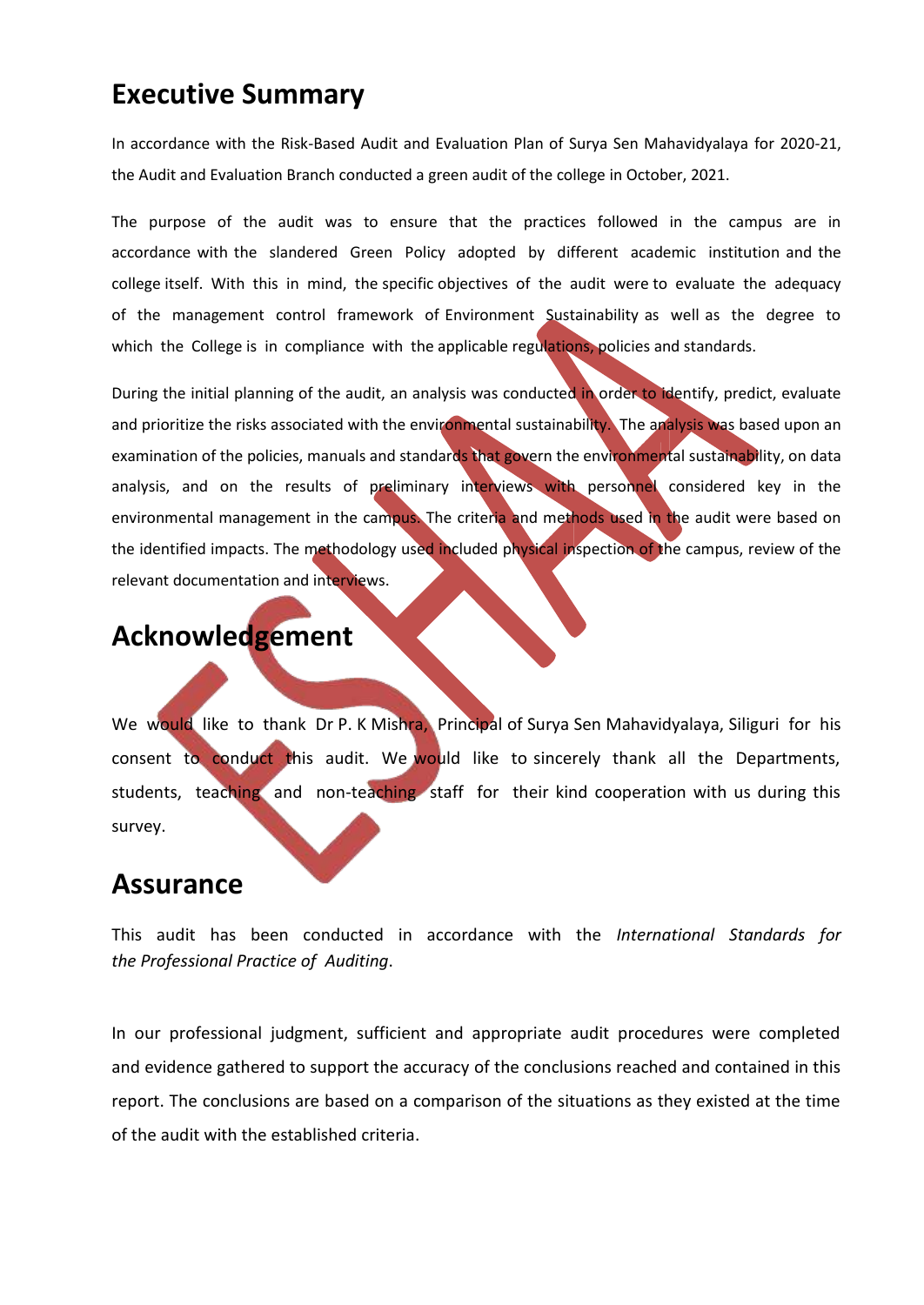## **1.0 Introduction**

Green Audit can be defined as it is a systematic, documented, periodic, and objective review by regulated entities of facility operations and practices related to meeting the environmental requirements. The 'Green Audit' aims to analyze environmental practices within and outside the college campus, which will have an impact on the eco-friendly ambience. It was initiated with the motive of inspecting the work conducted within the organizations whose exercises can cause risk to the health of inhabitants and the environment as whole. Through Green Audit, one gets a direction as how to improve the condition of environment and there are various factors that have determined the growth of carrying out Green Audit.

There is relationship between Green Audit and Sustainable Development of the any organization. The primarily needs for achieving the sustainable development of the business are to determine the Green Audit policy, Green Audit Framework, Accurate implementation, and Result analysis of it. Strong Green Audit process can help to achieve the sustainability. Green Audit framework helps to achieve the goal set by an organization. Green Audit is linked to Sustainable development process. Green Audit and sustainable development process help to reduce the wastage and associated cost as well as increases the product quality.

Green audit is assigned to the criteria  $\bigwedge$  of NAAC, National Assessment and Accreditation Council which is a self-governing organization of India which declares the institutions as Grade A, B or C according to the scores assigned during the accreditation.

#### **1.1 About the College**

Surya Sen Mahavidyalaya, affiliated to University of North Bengal, made its humble beginning on September 18, 1998, from degree course in Arts, Science and Commerce stream. The college is located on a beautiful campus of 1.9 Acre. The campus is located near New Jalpaiguri Junction railway station. Both Mahananda and Sahu river are not far from this college. The main road is around 750 meter away from the college buildings. There are three buildings (the construction of one more floor is going on) in the campus and each contains three floors. The total built up area is 1.14 acre (excluding the under construction area). No industrial area is located in the 5 km radius of the college campus.

The college has only one shift and starts from 9:00 am and closes at 5 pm. Total 4814 students are studying in three different streams viz B.Sc, BA and B Com. There are nine (09) laboratories for the students of B Sc.

The college is thinking about to adopt the 'Green Campus' system for environmental conservation and sustainability. There are main three pillars i.e. zero environmental foot print, positive impact on occupational health and performance and 100% graduates demonstrating environmental literacy. The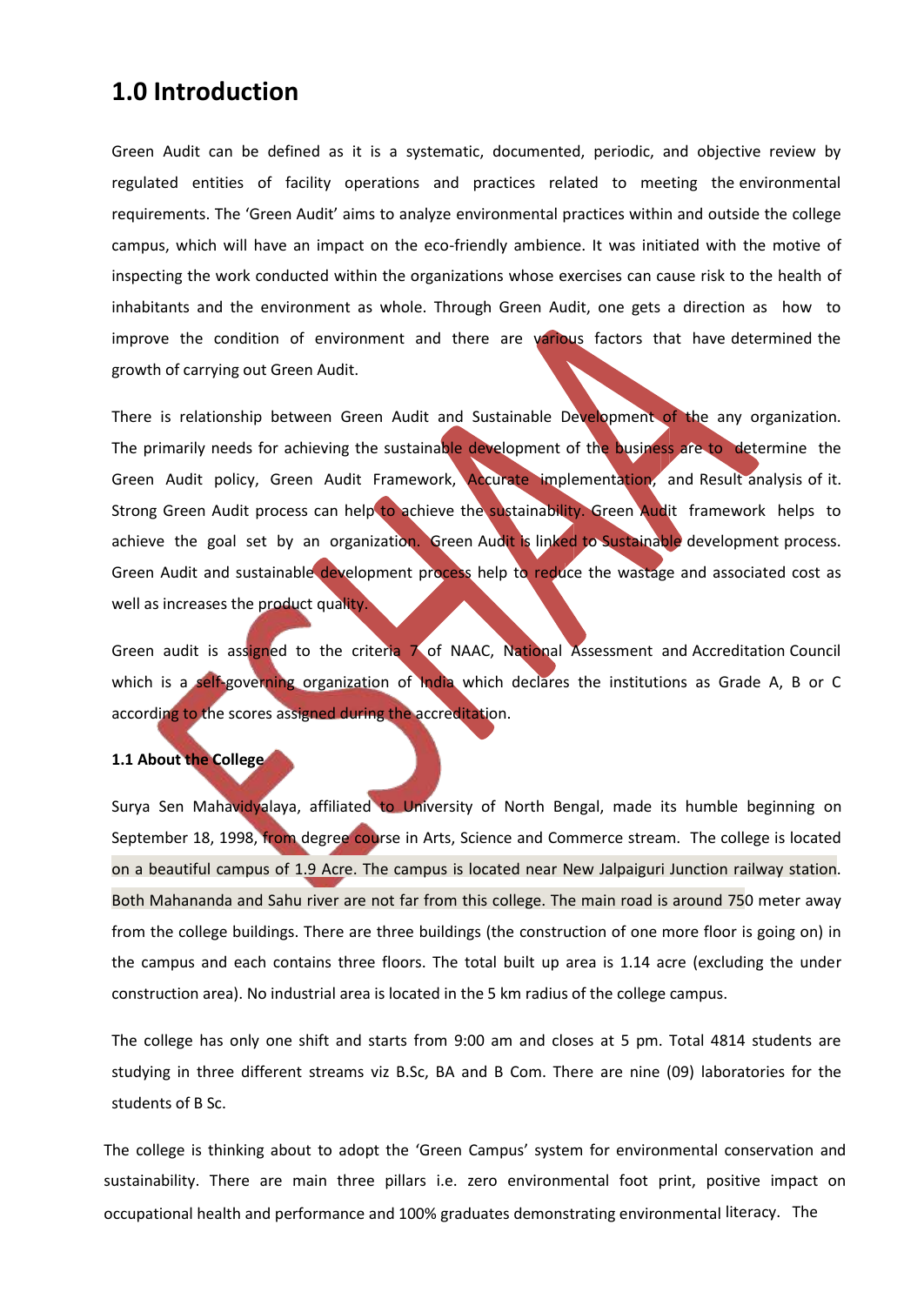goal is to reduce CO2 emission, energy and water use, while creating an atmosphere where students can learn and be healthy. The college administration works on the several factors of 'Green Campus' including Water Conservation, Tree Plantation, Waste Management, Paperless Work, Alternative Energy and Mapping of Biodiversity.

#### **1.2 Objectives of the Study**

The main objective of the green audit is to promote the Environment Management and conservation in the College Campus. The purpose of the audit is to identify, quantify, describe and prioritize framework of Environment Sustainability in compliance with the applicable regulations, policies and standards. The main objectives of carrying out Green Audit are:

1. Verifying compliance: Verifying compliance with standards or best available techniques.

2. Identifying problems: Detecting any leakage, spills or other such problems with the operations and processes.

3. Formulating environmental policy: Formulating the organization's environmental policy if there is no existing policy.

4. Measuring environmental impact: Measuring the environmental impact of each and every process and operation on the air, water, soil, worker health and safety and society at large.

5. Measuring performance: Measuring the environmental performance of an organization against best practices.

6. Confirming environmental management system effectiveness: Giving an indication of the effectiveness of the system and suggestions for improvement.

7. Providing a database: Providing a database for corrective action and future plans.

8. Developing the organization's environmental strategy: Enabling management to develop its environmental strategy for moving towards a greener corporate and performance culture.

9. Communication: Communicating its environmental performance to its stakeholder's though reporting will enhance the image of the company.

#### **1.3 General steps of Audit**

1. Systematic and comprehensive data collection

- 2. Documentation with physical evidences
- 3. Independent periodic evaluation with regulatory requirements and appropriate standards

4. Systematic and comprehensive improvement and management of existing system

## **2.0 The audit process**

#### **2.1 Pre-audit activities**

The pre-audit activities include the following:

1. The sites / area /division that are to be audited need to be determined and selected.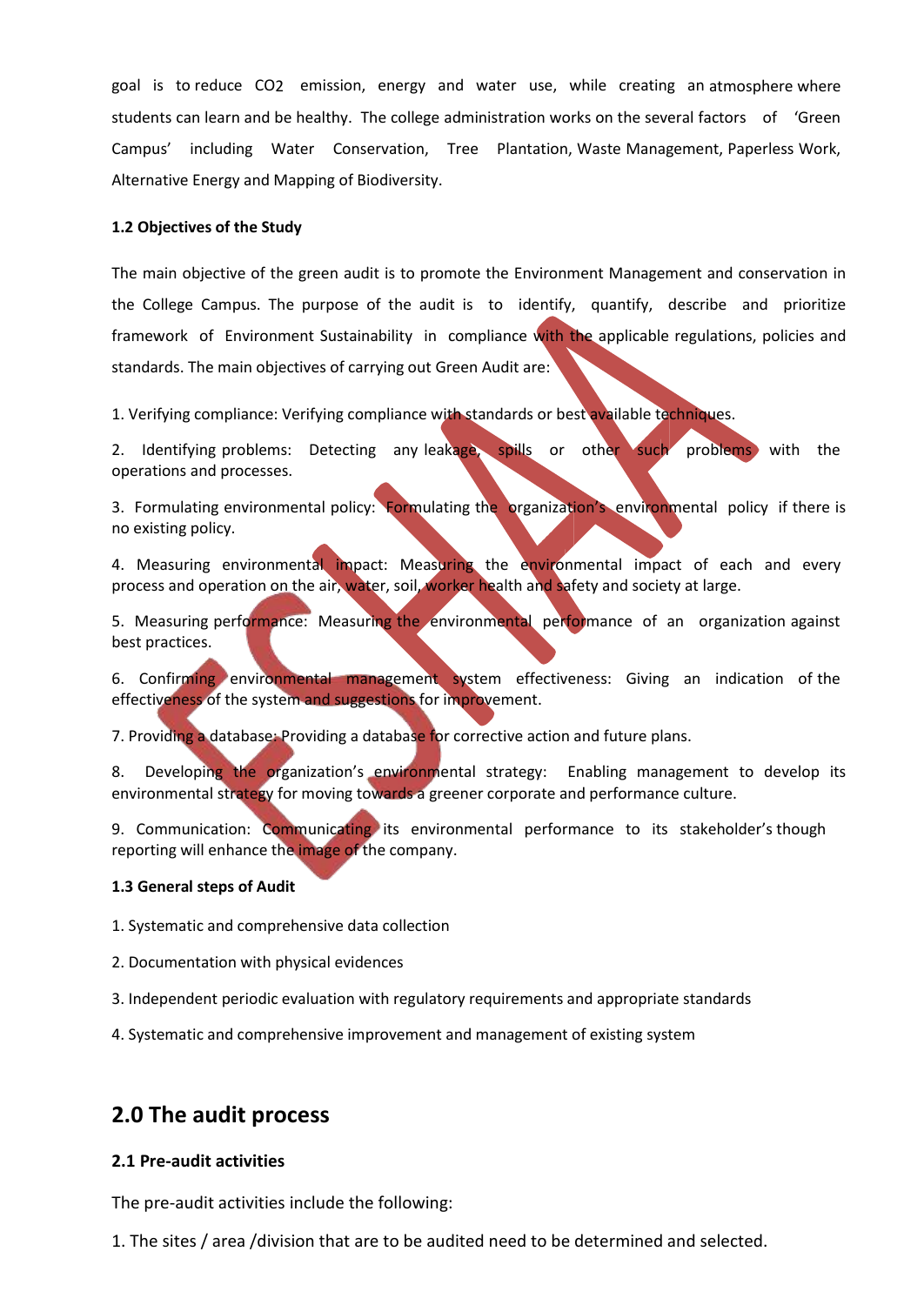2. The Audit Team was informed of the date of the audit enabled them to adjust and become used to the concept.3. The audit scopes were identified. Audit Team was consulted when establishing the scope.

4. The audit plan was designed in such a way that it accommodated changes based on information gathered during the audit and effective use of resources.

5. Audit team and assignment of responsibility were established.

6. The required working papers were collected. This facilitated the investigations of audit team on the sites.

7. The background information on the facility including the racility' organization, layout and processes, and the relevant regulations and standards, were collected.

8. The background information on the site's historical uses, and the location of soil and ground water contamination were collected.

9. The pre-audit questionnaire was informed to auditee.

#### **2.2 Onsite audit activities**

The onsite audit includes:

1. The opening meeting is the first step between the audit team and college authority. In this meeting the purpose of audit, the procedure and the time schedule were discussed.

2. Site inspection is the second step for onsite activity. In this step the audit team discovered matters which are important to the audit but which were not identified at the planning stage.

3. Onsite phase of the audit developed a working understanding of how the facility manages the activities that influence the environment and how any EMS, if there is one, works.

4. Assessed strengths and weaknesses, controls and risks associated with their failure were established.

5. Gathering audit evidence ie, collecting data and information using audit protocol.

6. Communicated with the Audit Team to obtain most information.

7. Evaluated the audit evidence against the objectives established for the audit.

8. An exit meeting to explain the audit findings.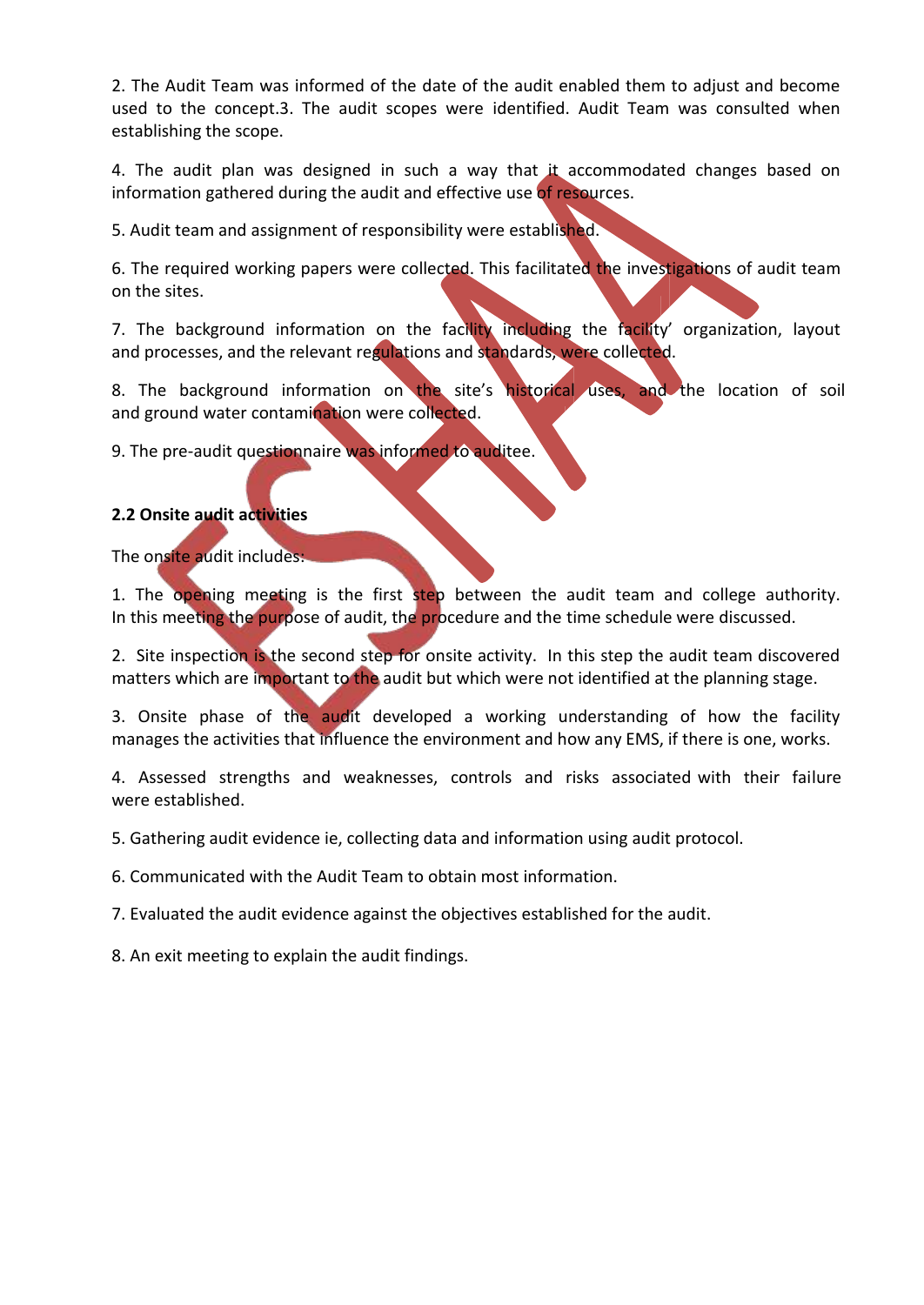## **3.0 Methodology**

In order to perform green audit, the methodology included different tools such as preparation of questionnaire, physical inspection of the campus, observation and review of the documentation, interviewing key persons and data analysis, measurements and recommendations. The study covered the following areas to summarize the present status of environment management in the campus:

- o Water management
- o Energy Conservation
- o Waste management
- o E-waste management
- o Green area management
- o Green Practices

## **3.1 Water Audit:**

Evaluating the facility of raw water intake and determining the facilities for water treatment. Water harvesting is the best technique that can be adopted by simply storing water and use it at the time of scarcity.

#### **3.1.1 Water Use**

This indicator addresses water consumption, water sources, irrigation, storm water, appliances and fixtures. A water audit is an on-site survey and assessment to determine the water use and hence improving the efficiency of its use.

#### **a) Observations**

The study observed that Boring Well, Siliguri Municipal Corporation (SMC) and PHE are the two major sources of water. Water is used for drinking purpose, toilets, laboratory and gardening. During the survey, no loss of water is observed, neither by any leakages nor by over flow of water from overhead tanks. The data collected from all the departments is examined and verified. On an average the total use of water in the college is 1500 L/day, which include 1000 L/day for domestic purposes, 200 L/day for gardening and 300 L/day for different laboratories.

The work on rain water harvesting is under process.

#### **b) Recommendations**

- Need of monitoring, controlling overflow is essential and periodically supervision drills should be arranged. In campus small scale/medium scale/large scale reuse and recycle of water system is necessary.
- Minimize wastage of water and use of electricity during water filtration process, if used, such as RO filtration process and ensure that the equipment's used for such usage are regularly serviced and the wastage of water is not below the industry average for such equipment's used in similar capacity.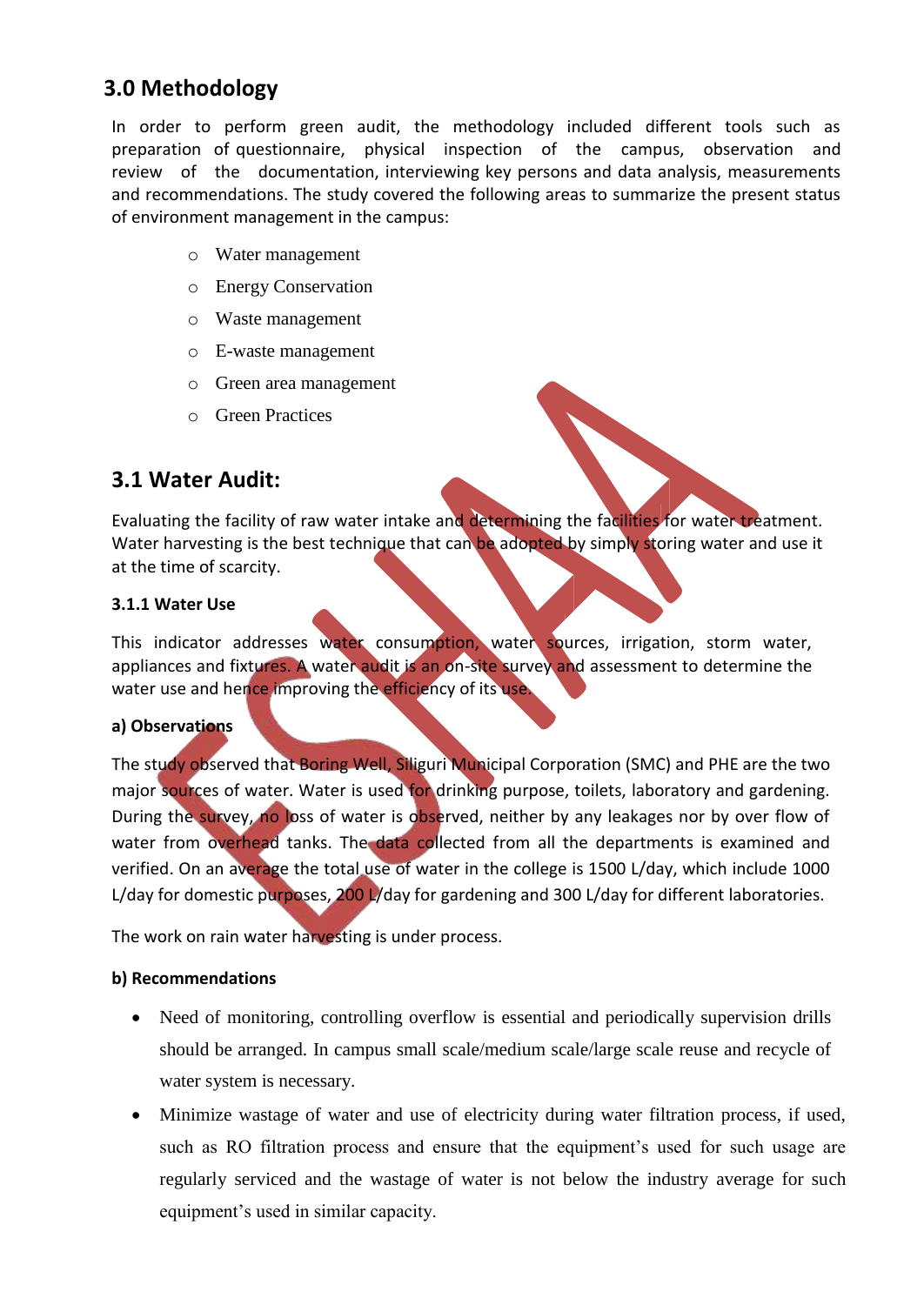Ensure that all cleaning products used by college staff have a minimal detrimental impact on the environment, i.e. are biodegradable and non-toxic, even where this exceeds the Control of Substances Hazardous to Health (COSHH) regulations.

## **3.1.2 Audit Framework and detailed findings: Water management**

| Control objective              | Control(s)                                                                                                                                                                                                                                                                                                                                      | <b>Audit Observation</b>                                                                                                                                                                                                  |
|--------------------------------|-------------------------------------------------------------------------------------------------------------------------------------------------------------------------------------------------------------------------------------------------------------------------------------------------------------------------------------------------|---------------------------------------------------------------------------------------------------------------------------------------------------------------------------------------------------------------------------|
|                                |                                                                                                                                                                                                                                                                                                                                                 |                                                                                                                                                                                                                           |
|                                | Repair sources of water leakage,<br>such as dripping taps and showers<br>as quickly as possible.                                                                                                                                                                                                                                                | Regular checking and maintenance<br>of pipelines are done to control<br>water wastage.                                                                                                                                    |
|                                | which reduce<br>Install appliances<br>water consumption                                                                                                                                                                                                                                                                                         | Practised as much as possible.                                                                                                                                                                                            |
|                                | Encourage a decrease in water usage<br>staff,<br>students<br>among<br>and<br>conference guests                                                                                                                                                                                                                                                  | No, college do not encourage a<br>decrease in water usage among<br>staff, students and conference guests<br>because<br>consumption is<br>water<br>minimal.                                                                |
| Minimize consumption of water. | Purchase the most efficient washing<br>machines and dishwashers available<br>which have an economy setting as<br>default                                                                                                                                                                                                                        | No, college does not purchase the<br>most efficient washing machines<br>and dishwashers as these are not<br>required by the college.                                                                                      |
|                                | Use an efficient and hygienic water<br>storage mechanism is to minimize<br>the loss of water during storage                                                                                                                                                                                                                                     | No, college do not use an efficient<br>hygienic<br>and<br>water<br>storage<br>mechanism is to minimize the loss<br>of water during storage as stored<br>water is provided by the PHE<br>Supply and also own boring Supply |
|                                | Minimize wastage of water and use<br>of electricity during water filtration<br>process, if used, such as RO<br>filtration process and ensure that the<br>equipment's used for such usage,<br>are regularly serviced, and the<br>wastage of water is not below the<br>industry<br>for<br>average<br>such<br>equipment's used in similar capacity | College<br>has<br>six (06) Water<br>purifiers<br>with RO<br>and large<br>water filter with RO at<br>the<br>different<br>strategic locations in<br>the college for the students. All<br>are with AMC.                      |
|                                | Install Water recycling mechanism,<br>such as rain water harvesting system                                                                                                                                                                                                                                                                      | No, not installed. But it is under<br>process.                                                                                                                                                                            |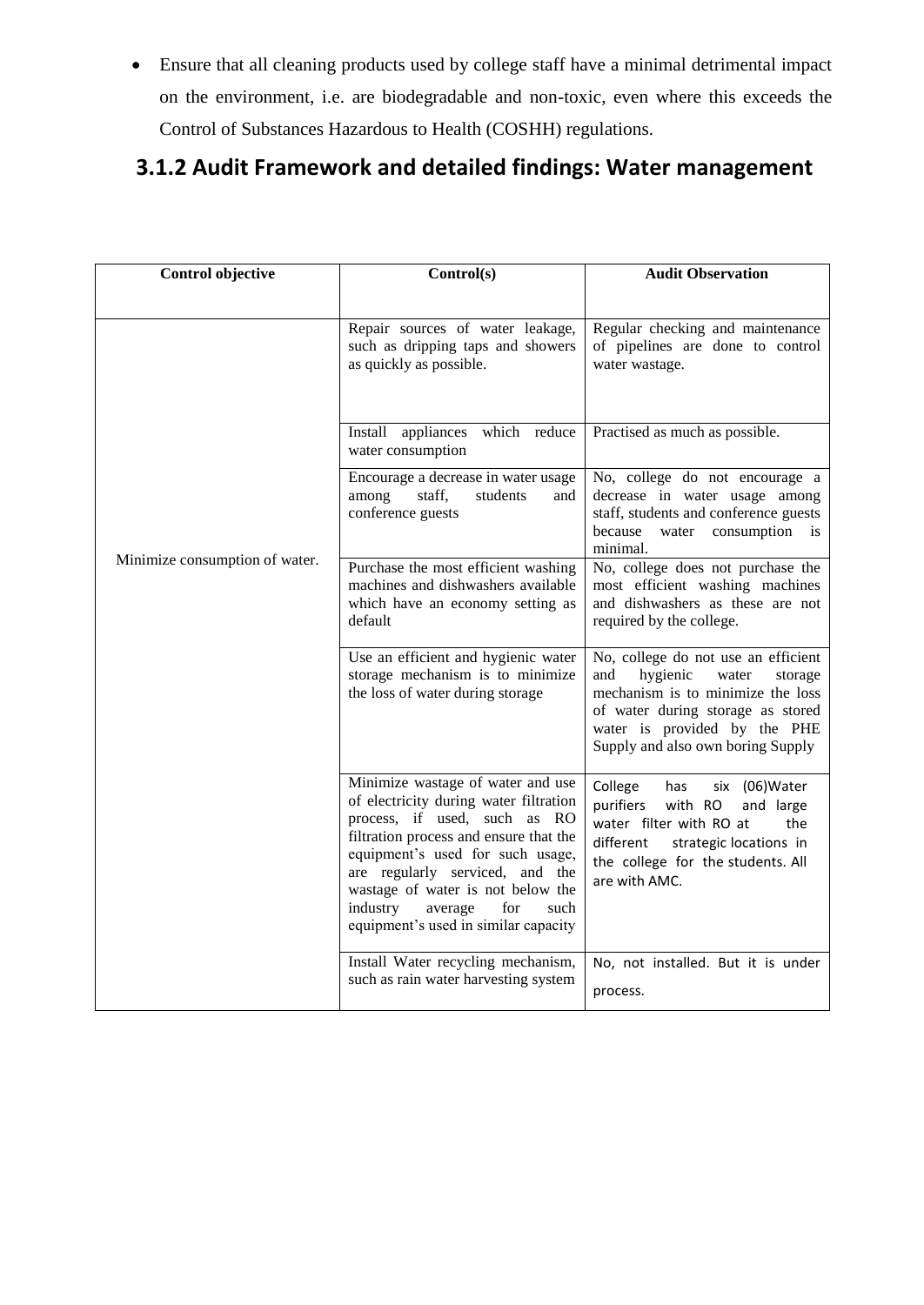

**Pic 1: Water Supply from PHE**



**Pic 2: Purification of drinking water**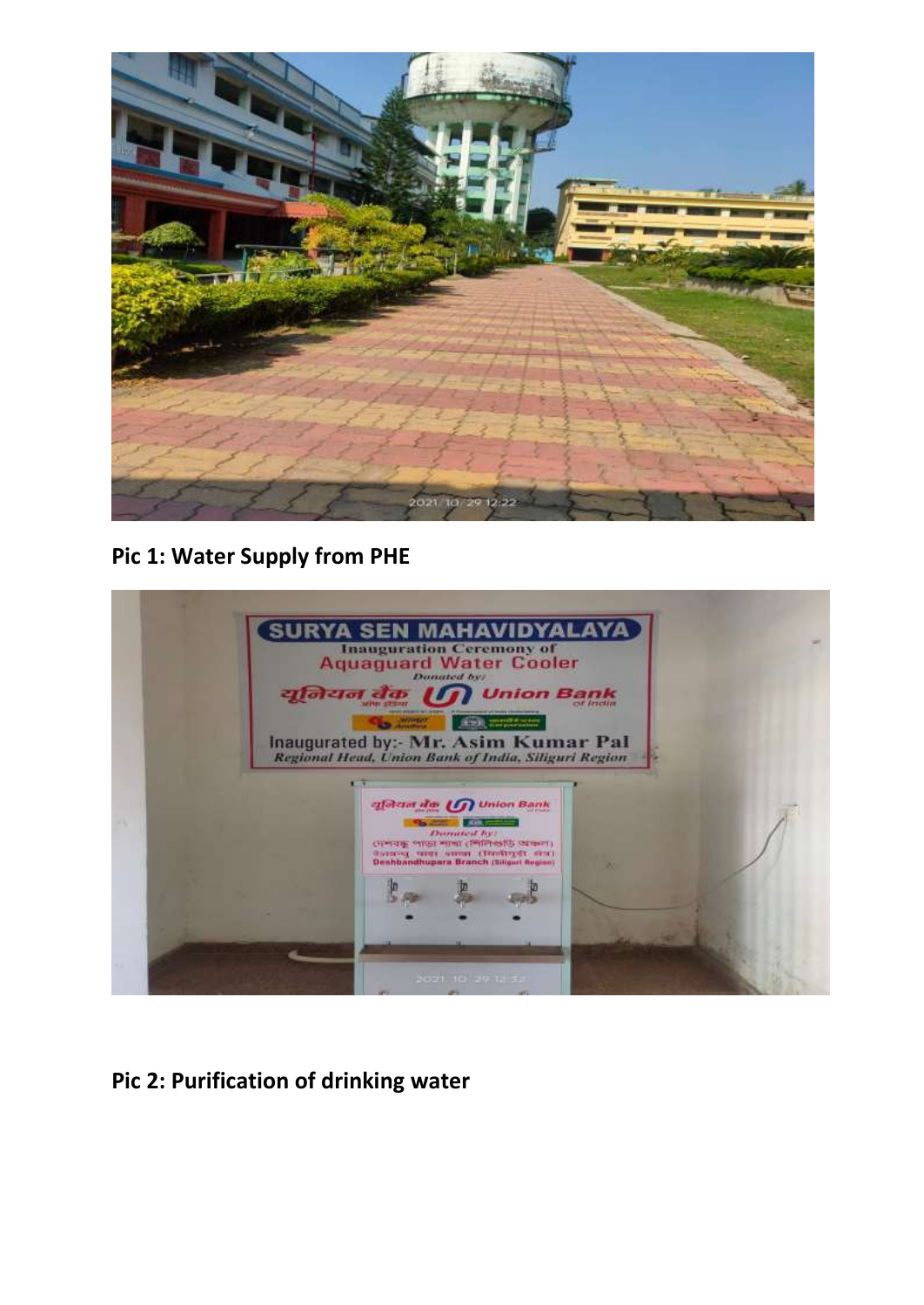## **3.2 Energy Audit:**

It deals with the energy conservation and methods to reduce the consumption and the related pollution.

#### **3.2.1. Energy Conservation:**

This indicator addresses energy consumption, energy sources, energy monitoring, lighting, appliance, natural gas and vehicles. Energy use is clearly an important aspect of campus sustainability and thus requires no explanation for its inclusion in the assessment.

#### **a) Observations**

Total energy consumption is determined as 5097 KWH/Year by major energy consuming equipment. All the departments and common facility centres are equipped with CFL lamps. Approximately 36 CFLs (Capacity) are counted during survey. The college has six number Air conditioning machine ( 2 tons each). Besides this, photovoltaic cells are also installed in the campus as an alternate renewable source of energy. Equipments like Computers ( 30 nos with TFT monitors) are used with power saving mode. Also, campus administration runs switch –off drill on regular basis. In Science departments like Physics, Chemistry, Computer and Geography, the switches were shut down after occupancy time and are one of green practices for energy conservation.

Along with this, college has installed 15 KV solar cells at its roof as a part of the green practice to minimize the emission of CO2 in the atmosphere.

#### **b) Recommendations**

- Support renewable and carbon-neutral electricity options on any energy-purchasing consortium, with the aim of supplying all college properties with electricity that can be attributed to renewable and carbon-neutral sources.
- Appreciate that it is preferable to purchase electricity from a company that invests in new sources of renewable and carbon-neutral electricity.
- Installation of LED lamps instead of CFL.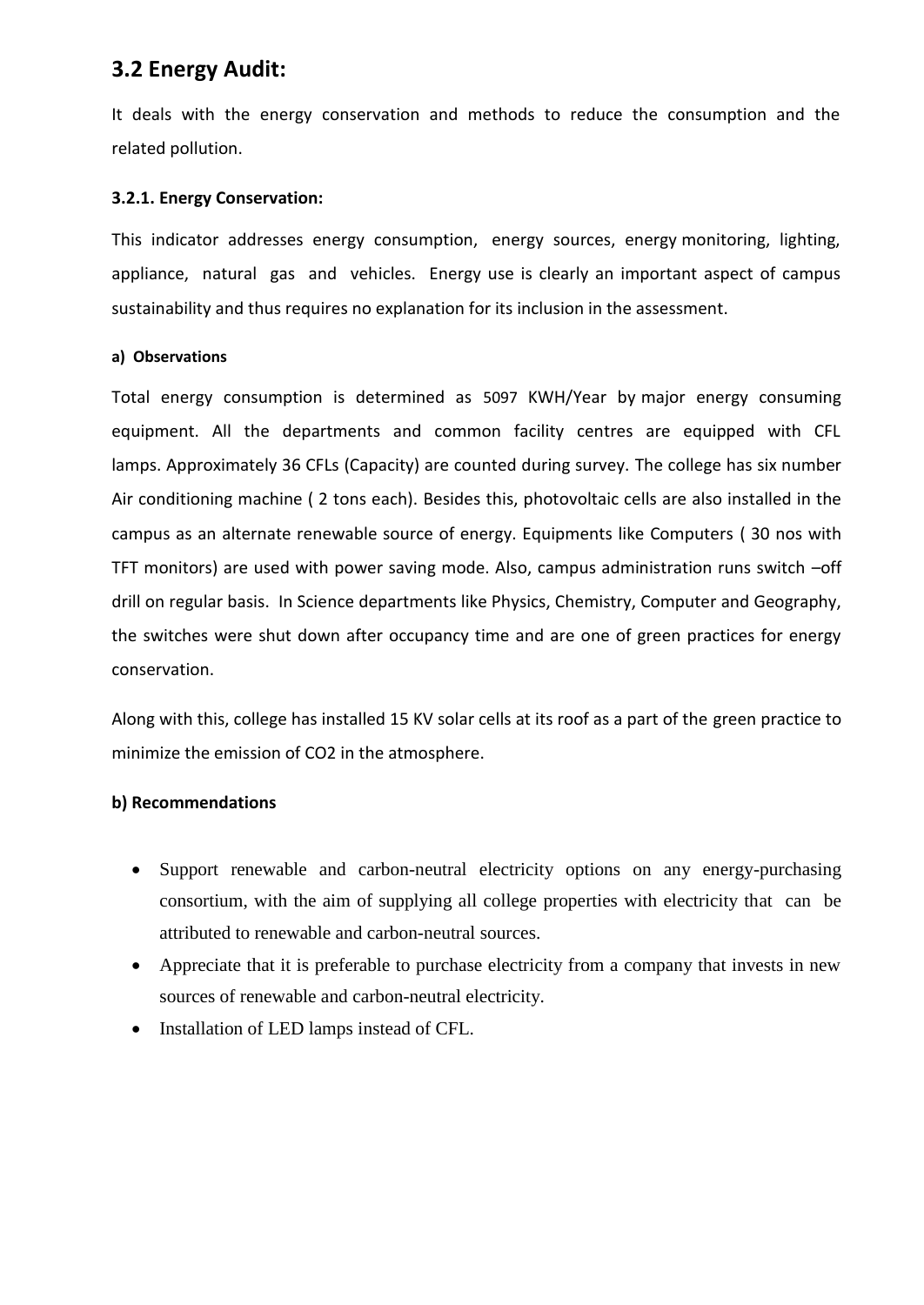#### **Control objective Control(s) Audit Observation** Reduce energy consumption, especially of energy derived from fossil fuels Support renewable and carbonneutral electricity options on any energy-purchasing consortium, with the aim of supplying all college properties with electricity that can be attributed to renewable and carbon-neutral sources. No, the college does not have any choice of renewable and carbon-neutral electricity options on any energypurchasing consortium, with the aim of supplying all college properties with electricity that can be attributed to renewable and carbon-neutral sources. Appreciate that it is preferable to purchase electricity from a company that invests in new sources of renewable and carbon-neutral electricity The College have no choice other than *WEST BENGAL STATE ELECTRICITY DISTRIBUTION COMPANY LIMITED*. The company is a PSU of govt of West Bengal. The company which invests Roof top Solar PV systems. Look in to the possibility of on-site micro-generation of renewable electricity. The College has installed Solar PV systems (20KV) at its roof. Give preference to the most energy efficient and<br>environmentally sound environmentally appliances available, this includes only using energysaving light bulbs The College are using CFL/ LED as much as practicable. Provide energy efficient heating systems, with adjustable controls for individual heating appliances wherever possible, and ensure that comprehensible instructions are available to staff and students on the use of heating controls. No heater is used even in winter season. Encourage staff, students and conference guests to save energy through visible reminders, incentives and information to increase awareness. This particularly concerns turning off electrical appliances when not in use in both communal and residential rooms Misuse of electricity is controlled by turning off the appliances when not required. Visible reminders are not observed.

## **3.2.3 Audit Framework and detailed findings: Energy management**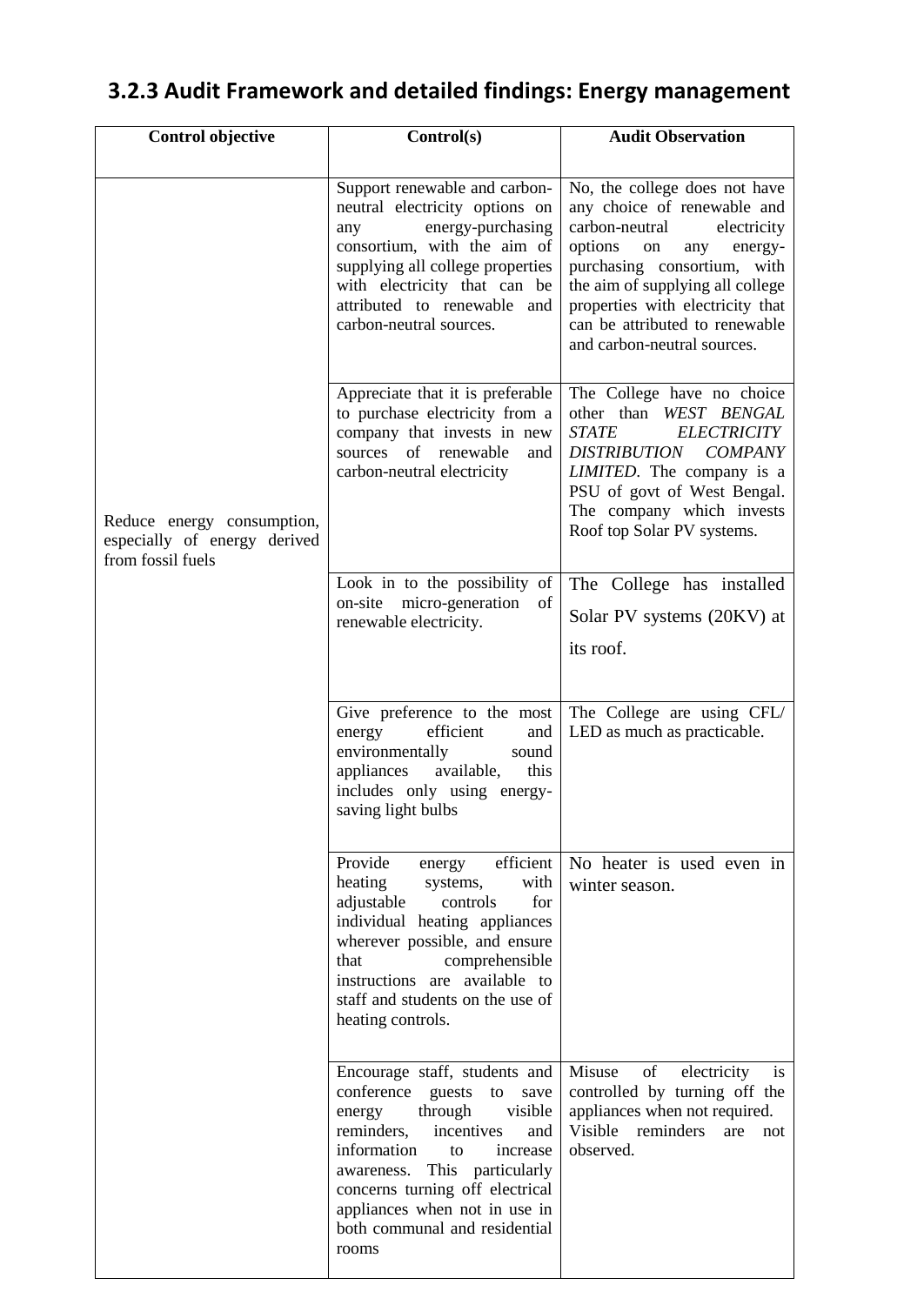| Monitor and understand the<br>importance of different sources<br>of college energy consumption,<br>appropriate<br>set<br>and<br>and<br>measurable targets for<br><sub>a</sub><br>reduction in certain areas of<br>consumption and/or in the<br>overall consumption of energy. | Disconnect the supply of<br>electricity<br>when<br>not<br>required.(Specially<br>during<br>the month long vacation).                                                     |
|-------------------------------------------------------------------------------------------------------------------------------------------------------------------------------------------------------------------------------------------------------------------------------|--------------------------------------------------------------------------------------------------------------------------------------------------------------------------|
| Conduct switch off drills at<br>regular intervals                                                                                                                                                                                                                             | No, college does not conduct<br>any switch off drills at regular<br>intervals.                                                                                           |
| Ensures that all electronic and<br>electrical equipment's, such as<br>computers, are switched off<br>when not in use, and is<br>generally configured in power<br>saving mode when such option<br>is available                                                                 | All electronic and electrical<br>equipment's are switched off<br>when not in use.<br>Equipments are configured in<br>power saving mode when such<br>option is available. |
| equipment's<br>If<br>there<br>are<br>running on standby mode,<br>reduce the energy consumption<br>on standby mode or minimize<br>the running of equipment's on<br>standby mode                                                                                                | Equipment's<br>running<br>on<br>standby mode.                                                                                                                            |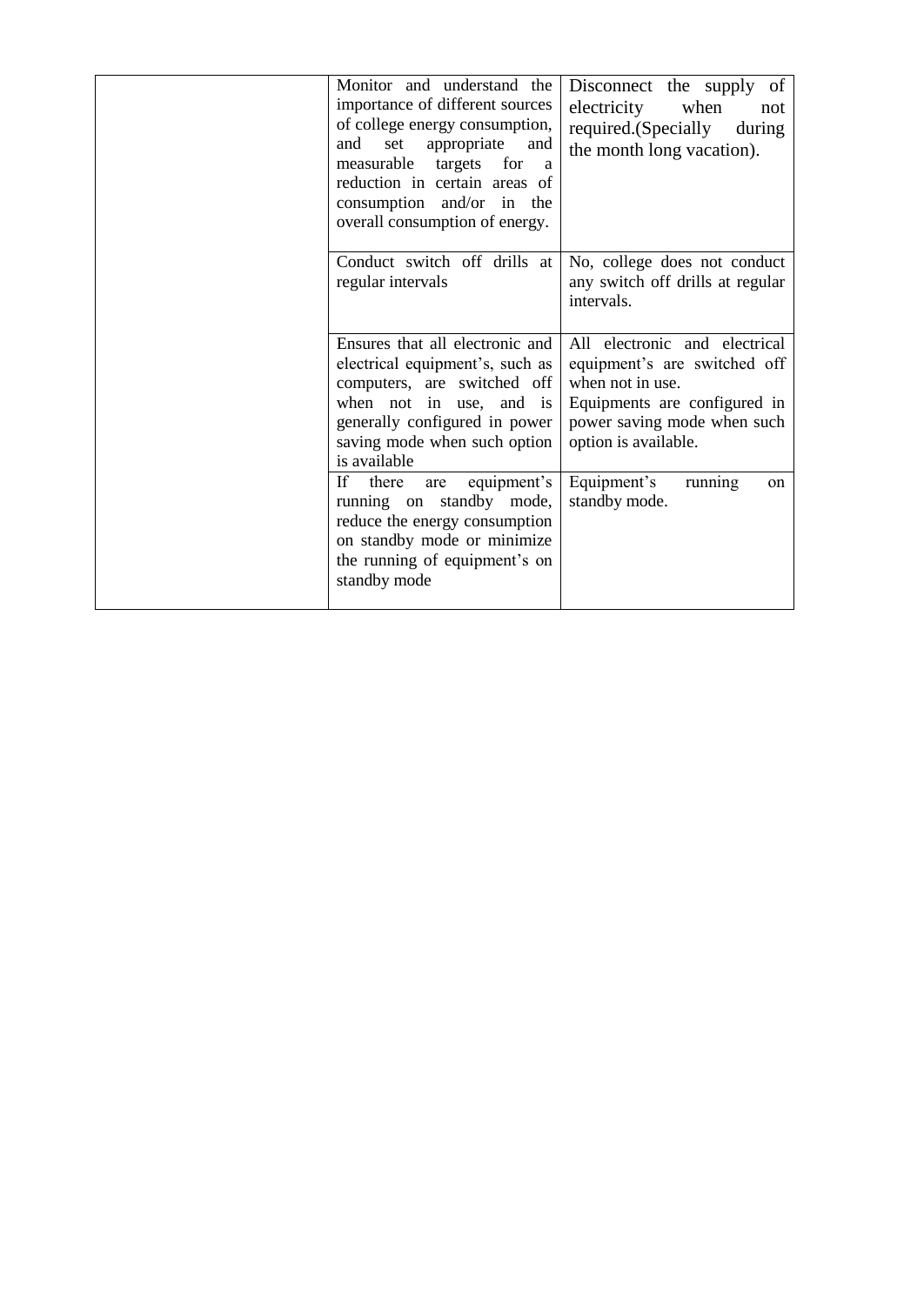

**Pic 3A : Installation of Solar Cell on the roof**



**Pic 3B: Accessories of Solar Cell**



**Pic 4: LED Light**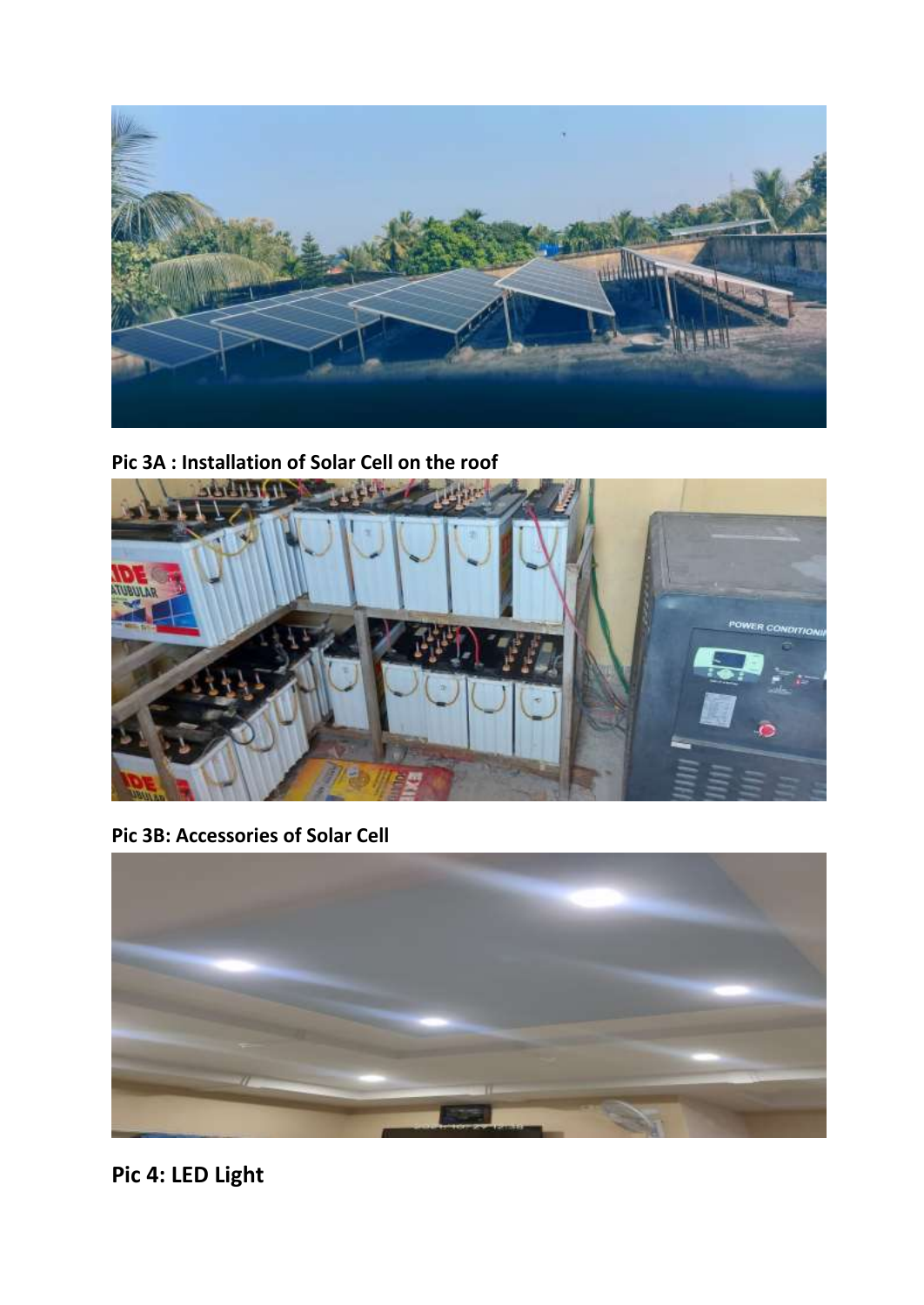#### **3.3 Waste Management**

This indicator addresses waste production and disposal of different wastes like paper, food, plastic, biodegradable, construction, glass, dust etc. and recycling. Furthermore, solid waste often includes wasted material resources that could otherwise be channeled into better service through recycling, repair, and reuse. Solid waste generation and management is a burning issue. Unscientific handling of solid waste can create threat to everyone. The survey focused on volume, type and current management practice of solid waste generated in the campus. The different solid wastes collected as mentioned above.

#### **a) Observations**

The total solid waste collected in the campus is 16 Kg/day. Waste generation from tree droppings and lawn management is a major solid waste generated in the campus. The waste is segregated at source by providing separate dustbins for Bio-degradable and Plastic waste. Segregation of chemical waste generated in Chemistry Laboratories is also in practiced. Single sided used papers reused for writing and printing in all departments. Unimportant and non confidential reports/ papers are sent for pulping and recycling after completion of their preservation period. Very less plastic waste (0.1Kg/day) is generated by some departments, office, garden etc but it is neither categorized at point source nor sent for recycling. Metal waste and wooden waste is stored and given to authorized scrap agents for further processing. Few glass bottles are reused in the laboratories. The college has practice of paperless office work administration and as a result there is less carbon emission from printers, no carbon copy of bills, filing of cartridge outside the office (if necessary) is observed.

#### **b) Recommendations**

- Reduce the absolute amount of waste that it produces from college staff offices.
- Make full use of all recycling facilities provided by Siliguri Municipality Corporation and private suppliers, including glass, cans, white, coloured and brown paper, plastic bottles, batteries, print cartridges, cardboard and furniture.
- Provide sufficient, accessible and well-publicized collection points for recyclable waste, with responsibility for recycling clearly allocated.
- Single sided papers to be used for writing and photocopy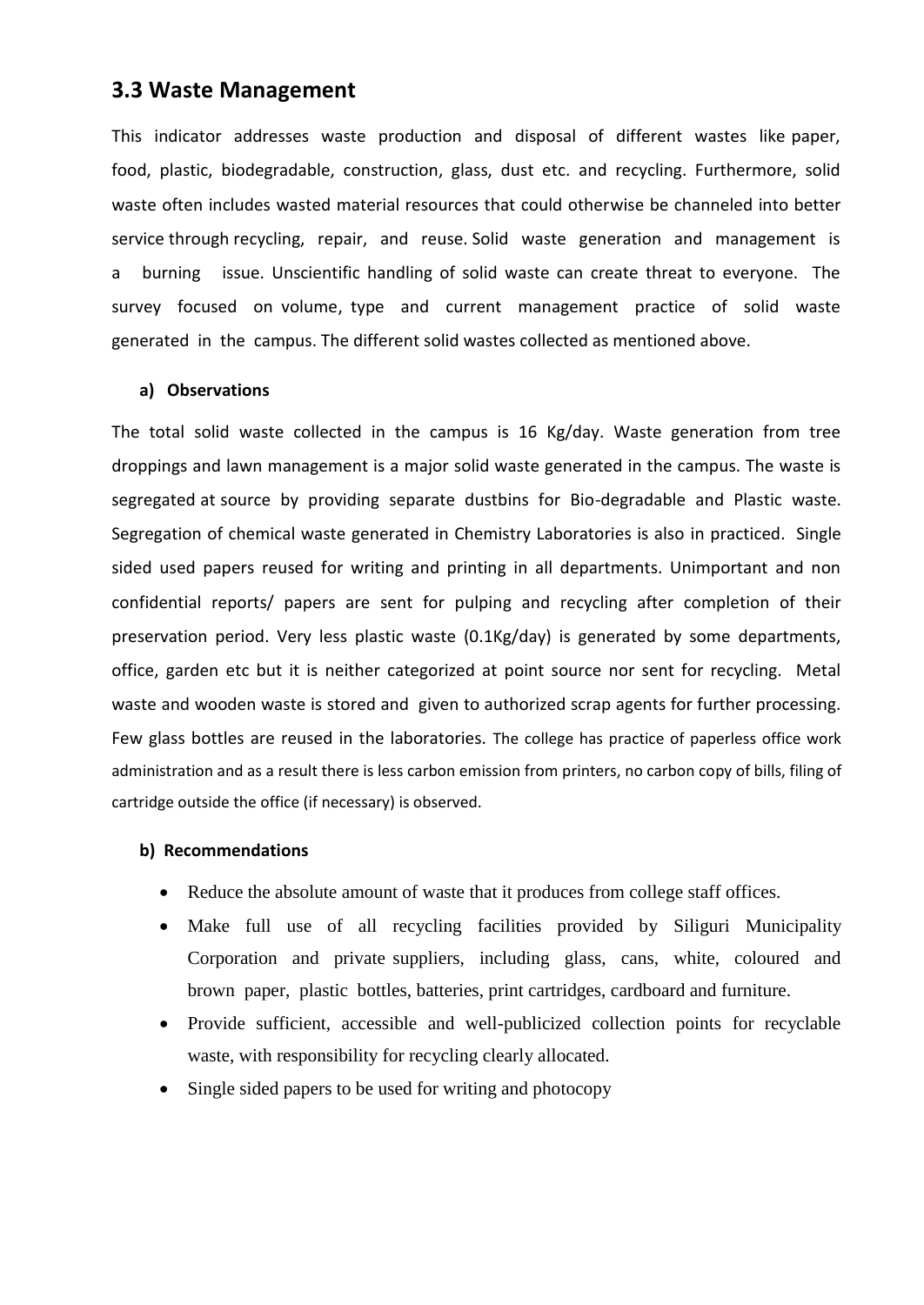#### **Control objective Control(s) Audit Observation** Maximize the proportion of waste that is recycled & minimize the quantity of nonrecyclable refuse Reduce the absolute amount of waste that it produces from college staff offices. No, the college have not used any controls to reduce the absolute amount of waste that it produces from staff offices. Make full use of all recycling facilities provided by City Municipality and private suppliers, including glass, cans, white, coloured and brown paper, plastic bottles, batteries, print cartridges, cardboard and furniture. Yes. College uses the facilities provided by the local authority to recycle the wastes. Compost, or cause to be composted, all organic waste, green waste and un-recycled cardboard produced in or collected from kitchens, gardens, offices and rooms. No. College has not waste composting facility. Recycle or safely dispose of white goods, computers and electrical appliances. Safe disposal through authorized agents for computers and electrical wastes. Use reusable resources and containers and avoid unnecessary packaging where possible College tries to use reusable resources and avoid unnecessary packaging where possible Always purchase recycled resources where these are both suitable and available. College tries to purchase recycled resources where these are both suitable and available. Provide sufficient, accessible and wellpublicized collection points for recyclable waste, with responsibility for recycling clearly allocated Yes. College has sufficient, accessible and well-publicized collection points for recyclable waste, with responsibility for recycling clearly allocated Make specific arrangements for events, such as cultural Events, internal and external seminars and conferences, where significant recyclable waste is likely to be produced, in order to both minimize the waste produced and maximize what is recycled/reused Yes! College arranged the events with least production of waste. Promote reuse of items and waste recycling among staff, students and conference guests through training, posters and incentives Yes!, the college has promoted reuse of items and waste recycling among staff, students and conference guests through training, posters and incentives Promote reuse of items and waste recycling among staff, students and conference guests through training, posters and incentives Yes, the college dispose all waste, whether solid or otherwise, in a scientific manner and ensure that it is not released directly to the environment. Adoption of paperless office to reduce waste. Yes! College has implemented paper less office partially.

## **3.3.1 Audit Framework and detailed findings: Waste Management**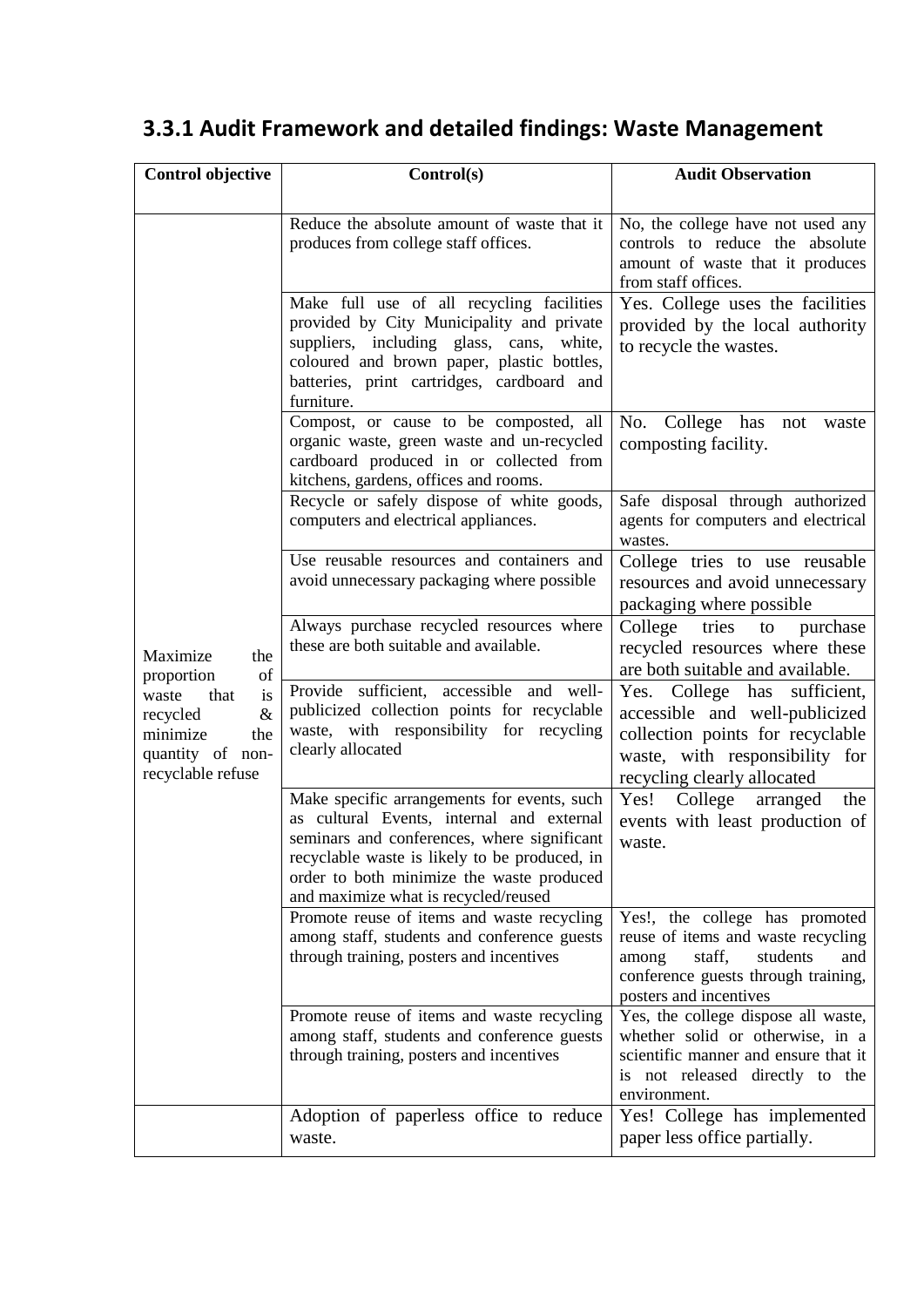### **3.4 E-waste Management**

E-waste can be described as electronic equipment that is near or at the end of its useful life. E-waste makes up about 5% of all municipal solid waste worldwide but is much more hazardous than other waste because electronic components contain cadmium, lead, mercury, and Polychlorinated biphenyls (PCBs) that can damage human health and the environment.

#### **a) Observation:**

E-waste generated in the college is very less. It is handled, treated and disposed in scientific way. There are 30 computers (with TFT monitors), 02 photo copiers and 03 photocopy-cum- printer-cum-scanners are available in the college. The college generates some e-waste like chips, bulbs, circuit boards, mother boards, computers, batteries, relays, and switches. The non-working computers, spare parts and other non-working electrical equipment are stored in separate places. The college has intention to adopt the Buy back policy. E-waste handled is 80 kg (approx) per year and disposed off through authorized vendors.

#### **b) Recommendations**

- Recycle or safely dispose of white goods, computers and electrical appliances.
- Use reusable resources and containers and avoid unnecessary packaging where possible. Always purchase recycled resources where these are both suitable and available.

#### **3.4.1 Audit Framework and detailed findings: E Waste Management**

| <b>Control objective</b>                  | Control(s)                                                                                                                                                                                                   | <b>Audit Observation</b>                                  |
|-------------------------------------------|--------------------------------------------------------------------------------------------------------------------------------------------------------------------------------------------------------------|-----------------------------------------------------------|
| Reduce<br>E<br>the<br>waste<br>generation | Adoption of Extended Producer<br>Responsibility (EPR). The EPR<br>an environment protection<br>is<br>strategy that makes the producer<br>responsible for the entire life<br>cycle of the product, especially | College has no specific policy<br>for E waste management. |
|                                           | for take back, recycle and final<br>disposal of the product.                                                                                                                                                 |                                                           |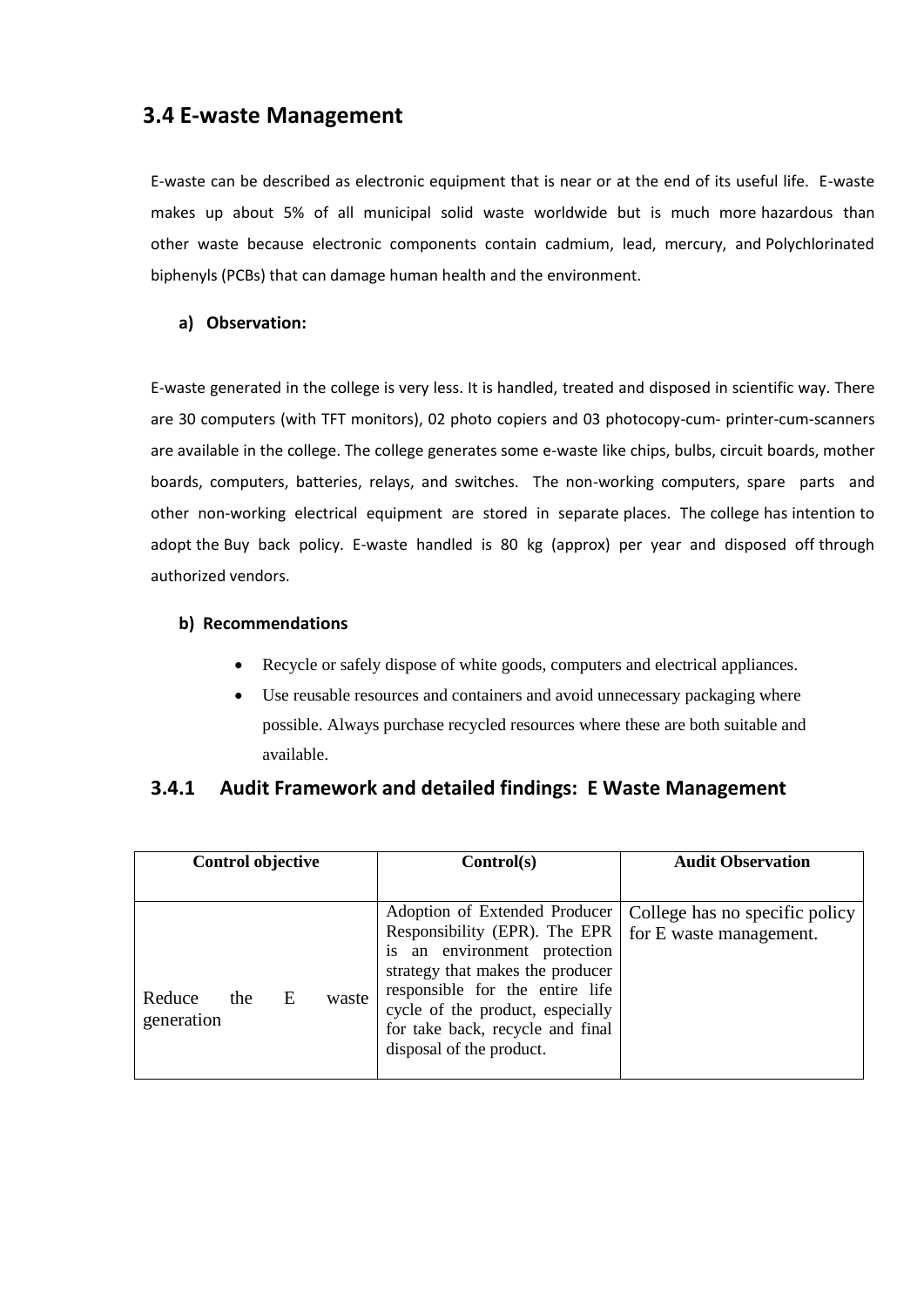## **3.5 Green area Management**

This includes the plants, greenery and sustainability of the campus to ensure that the buildings conform to green standards. This also helps in ensuring that the Environmental Policy is enacted, enforced and reviewed using various environmental awareness programs.

#### **a) Observations**

There are 0.76 acres land is available as green area. Campus is located in the vicinity of different types (species) trees. Various tree plantation programs are being organized at college campus. This program helps in encouraging eco-friendly environment which provides pure oxygen within the institute and awareness among villagers. The plantation program includes various types of indigenous species of ornamental and medicinal wild plant species.

#### **b) Recommendations**

- Reviews periodically the list of trees planted in the garden, allot numbers to the trees and keep records. Give scientific names to the trees.
- Promote environmental awareness as a part of course work in various curricular areas, independent research projects, and community service.
- Create awareness of environmental sustainability and takes actions to ensure environmental sustainability.
- Establish a College Environmental Committee that will hold responsibility for the enactment, enforcement and review of the Environmental Policy. The Environmental Committee shall be the source of advice and guidance to staff and students on how to implement this Policy.
- Ensure that an audit is conducted annually and action is taken on the basis ofaudit report, recommendation and findings.

| <b>Control objective</b>                           | Control(s)                           | <b>Audit Observation</b>             |
|----------------------------------------------------|--------------------------------------|--------------------------------------|
|                                                    |                                      |                                      |
|                                                    | Land use<br>Proper<br>pattern<br>to  | No. There is no proper land use      |
|                                                    | develop green area.                  | policy of the college.               |
|                                                    | Taxonomical<br>Proper                | No, there is no taxonomical          |
| Development of green area to<br>compensate $CO2$ . | identification of plants in the      | identification of the plants.        |
|                                                    | campus.                              |                                      |
|                                                    | <b>Conduct Environment Awareness</b> | <b>Environment Awareness program</b> |
|                                                    | program.                             | organized<br>regularly<br>the<br>by  |
|                                                    |                                      | college authority.                   |

#### **3.5.1Audit Framework and detailed findings: Green Area Management**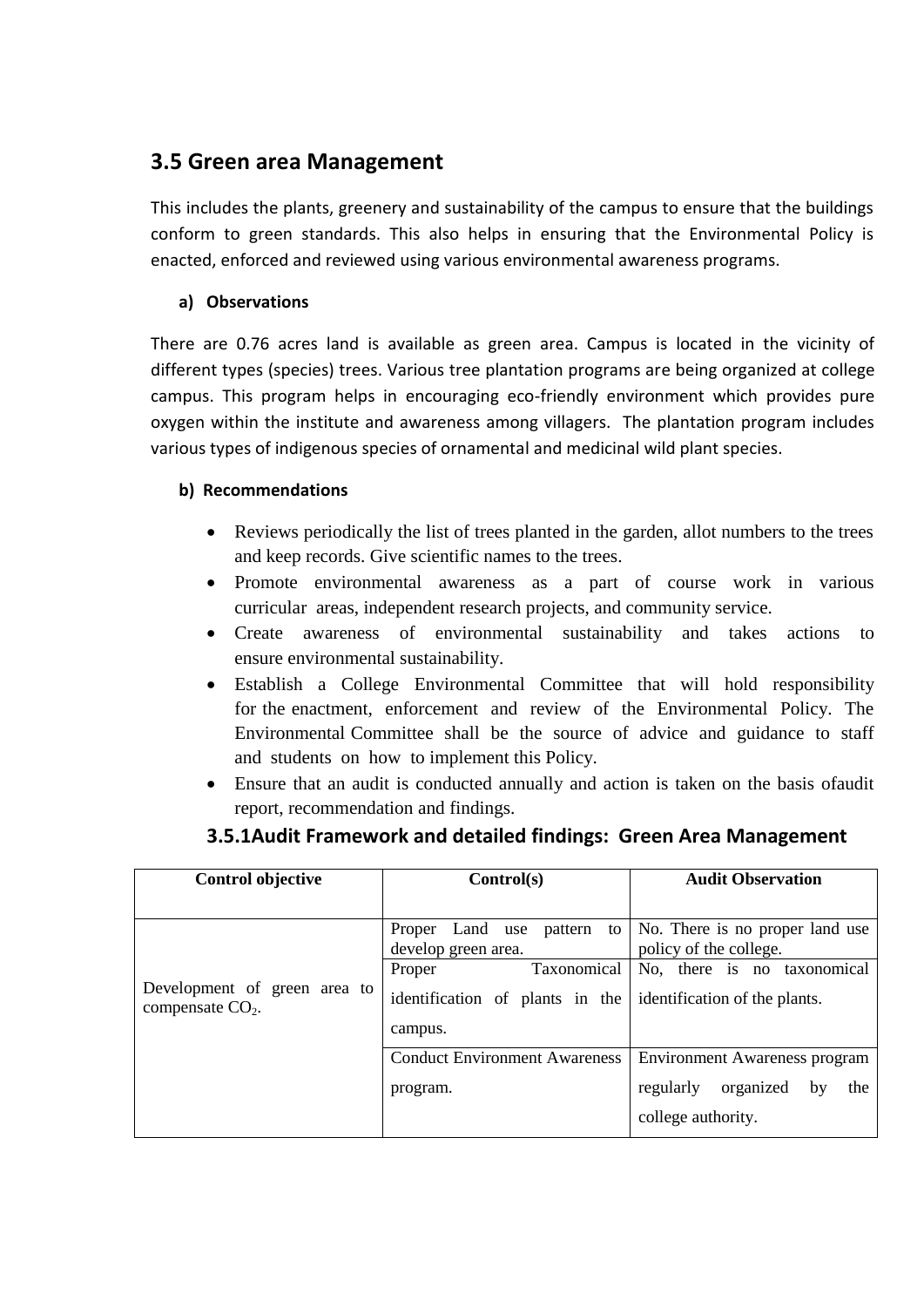

**Pic 5A, 5B & 5C: Green area**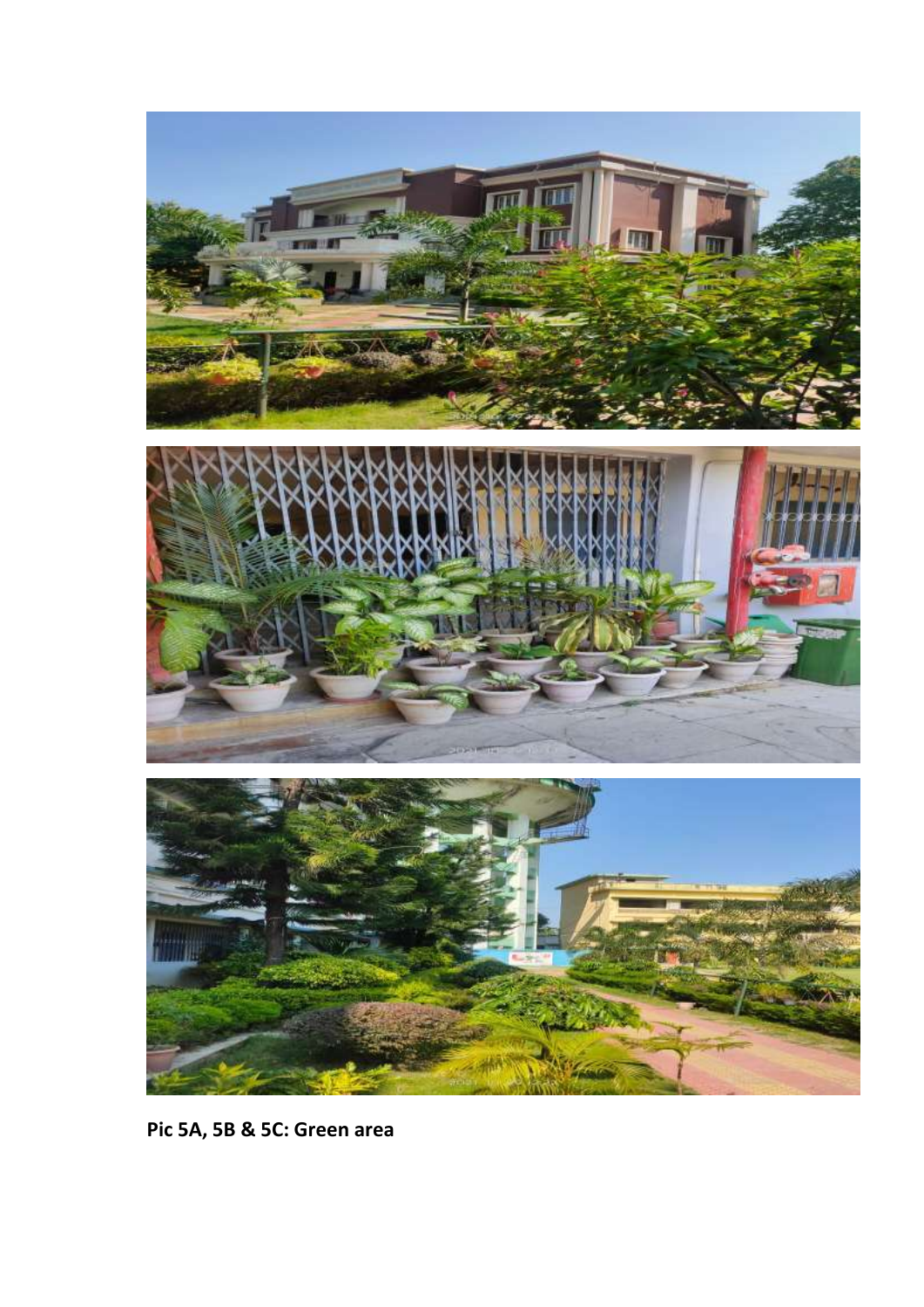## **3.6 Green Practices**

"Going **green**" means to pursue knowledge and **practices** that can lead to more environmentally friendly and ecologically responsible decisions and lifestyles, which can help protect the environment and sustain its natural resources for current and future generations. Green Practice includes

- 1. Green purchasing
- 2.Green transportation
- 3. Treatment of chemical waste
- 4. Campaign for Go Green
- 5. Green Policy

#### **3.6.1Audit Framework and detailed findings: Green Practices**

| <b>Control objective</b>                                                             | Control(s)                                                                                                                                                                                                                                                                                                                                                           | <b>Audit Observation</b>                                                                                                                                                                                                     |
|--------------------------------------------------------------------------------------|----------------------------------------------------------------------------------------------------------------------------------------------------------------------------------------------------------------------------------------------------------------------------------------------------------------------------------------------------------------------|------------------------------------------------------------------------------------------------------------------------------------------------------------------------------------------------------------------------------|
|                                                                                      |                                                                                                                                                                                                                                                                                                                                                                      |                                                                                                                                                                                                                              |
| Ensure that improvements,<br>purchases and developments<br>are environmentally sound | Seek and act upon professional<br>advice in order to minimize the<br>adverse environmental impact of<br>any new developments<br>and<br>exceed government regulatory<br>requirements. This includes<br>efficient heating and water<br>systems, appropriate space for<br>recycling, and the use of recycled<br>and/or sustainable building<br>materials where possible | No, the college have not<br>contacted for and act upon<br>professional advice in order<br>minimize the adverse<br>to<br>environmental impact of any<br>new developments and<br>exceed government regulatory<br>requirements. |
|                                                                                      | Purchase efficient and<br>environmentally sound<br>appliances                                                                                                                                                                                                                                                                                                        | College<br>positive<br>about<br>is<br>increasing greenery by planting<br>in front of the college and<br>maintaining<br>potted<br>plants<br>scientifically<br>much<br>as<br>as<br>possible.                                   |
|                                                                                      | Purchase food that has been<br>produced and delivered with<br>minimal impact on the<br>environment, this includes<br>buying locally produced, organic<br>and free range food wherever<br>possible                                                                                                                                                                    | No, college does not<br>purchase<br>food stuff as the canteen is<br>under construction.                                                                                                                                      |
|                                                                                      | Make available information<br>about bicycle and pedestrian                                                                                                                                                                                                                                                                                                           | The<br>well<br>college<br>is<br>connected with good<br>surface                                                                                                                                                               |
|                                                                                      | routes, public transport services                                                                                                                                                                                                                                                                                                                                    | Faculty<br>transport.<br>members,                                                                                                                                                                                            |
| Minimize the use of                                                                  | and car share schemes to staff                                                                                                                                                                                                                                                                                                                                       | Office staff and<br>students<br>are                                                                                                                                                                                          |
| unsustainable transport                                                              | and students.                                                                                                                                                                                                                                                                                                                                                        | attending the college by public                                                                                                                                                                                              |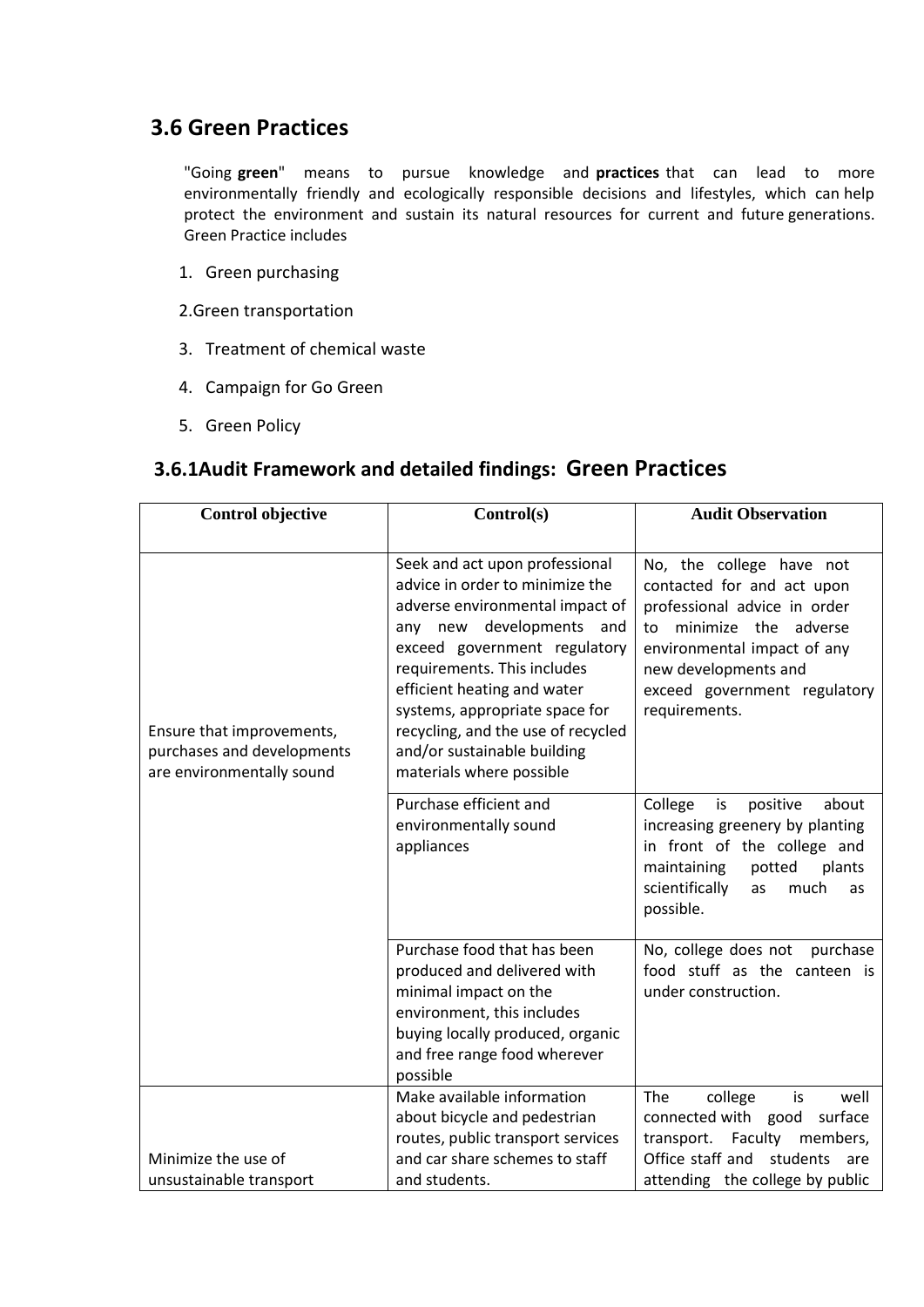|                                            |                                                                                                                                                                                                                                                                              | transport or by own transport<br>like Bicycle, motor cycle etc.                                                                                                                                                                                                                                                                                           |
|--------------------------------------------|------------------------------------------------------------------------------------------------------------------------------------------------------------------------------------------------------------------------------------------------------------------------------|-----------------------------------------------------------------------------------------------------------------------------------------------------------------------------------------------------------------------------------------------------------------------------------------------------------------------------------------------------------|
|                                            | Reduce the proportion of travel<br>on College business carried out<br>in private transport and<br>eliminate unnecessary and<br>inefficient use of college vehicles                                                                                                           | No, college<br>has no<br>vehicle.<br>vehicle<br>hired<br>College<br>uses<br>whenever its required. Most of<br>the time use Public transport for<br>the official works.                                                                                                                                                                                    |
|                                            | Promote car sharing / car pool<br>among the students and faculty<br>members                                                                                                                                                                                                  | <b>Both</b><br>students<br>faculty<br>and<br>either<br>public<br>members<br>use<br>transport or own vehicle.                                                                                                                                                                                                                                              |
|                                            | Ensure that all cleaning products<br>used by college staff have a<br>minimal detrimental impact on<br>the environment, i.e. are<br>biodegradable and non-toxic,<br>even where this exceeds the<br><b>Control of Substances</b><br>Hazardous to Health (COSHH)<br>regulations | Negligible amount of<br>washing liquids are used in<br>the college and all the toilet<br>cleaners are Eco friendly.                                                                                                                                                                                                                                       |
| Minimize the use of chemical<br>pollutants | Dispose the chemical waste<br>generated from the laboratories<br>in a scientific manner                                                                                                                                                                                      | Different routine experiments<br>conducted as per the<br>are<br>curriculum of the University<br>of North Bengal and there is<br>no toxic chemical used in the<br>chemistry laboratory which<br>may lead to the generation of<br>different chemical pollutants.<br>The<br>which<br>wastes<br>are<br>generated are collected<br>and<br>disposed separately. |
|                                            |                                                                                                                                                                                                                                                                              | After collecting separately<br>they are diluted and safely<br>disposed to large water bodies<br>through normal sewerage<br>system. (Usually make it more<br>dilute by addition of water to<br>avoid bio magnification).                                                                                                                                   |
|                                            | Reduce the practice of burning<br>Plastic and other material that<br>emits harmful gas on burning is<br>prevented in the campus.                                                                                                                                             | The college is plastic free zone.                                                                                                                                                                                                                                                                                                                         |
|                                            | Establish a Garden in the campus                                                                                                                                                                                                                                             | The<br>college<br>has<br>already<br>maintained garden.                                                                                                                                                                                                                                                                                                    |
|                                            | Minimize the use of fertilizers<br>and pesticides in college<br>grounds, opting for the use of                                                                                                                                                                               | Negligible amount of fertilizers<br>and pesticides are used in the<br>college.                                                                                                                                                                                                                                                                            |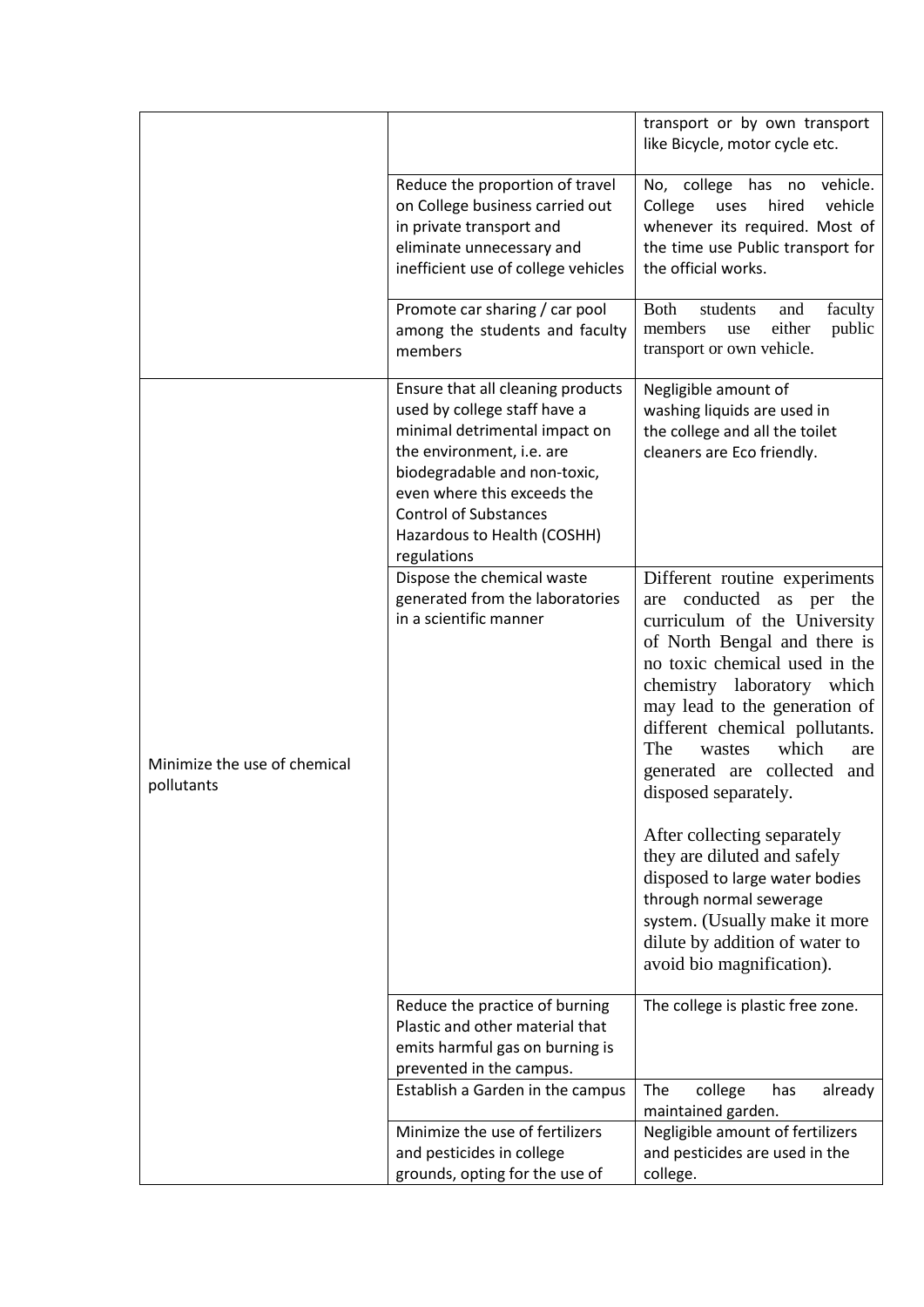|                                                          | compost produced on site<br>wherever possible                                                                                                                                                                                                      |                                                                                                                                                                                                                                                                                                                                                                                                                                                             |
|----------------------------------------------------------|----------------------------------------------------------------------------------------------------------------------------------------------------------------------------------------------------------------------------------------------------|-------------------------------------------------------------------------------------------------------------------------------------------------------------------------------------------------------------------------------------------------------------------------------------------------------------------------------------------------------------------------------------------------------------------------------------------------------------|
|                                                          | Encourage the faculties and<br>students to plant trees in the<br>garden.                                                                                                                                                                           | Faculty members and students<br>know the importance of the tree<br>plantation.                                                                                                                                                                                                                                                                                                                                                                              |
|                                                          | Reviews periodically the list of<br>trees planted in the garden                                                                                                                                                                                    | No such review conducted.                                                                                                                                                                                                                                                                                                                                                                                                                                   |
|                                                          | Conduct environmental<br>awareness workshops as a part<br>of the program.                                                                                                                                                                          | No such workshop has<br>taken place.                                                                                                                                                                                                                                                                                                                                                                                                                        |
|                                                          | Conduct events such as plant<br>trees to spread environmental<br>awareness among the students                                                                                                                                                      | College students union<br>usually does that.                                                                                                                                                                                                                                                                                                                                                                                                                |
|                                                          | Create awareness of<br>environmental sustainability and<br>takes actions to ensure<br>environmental sustainability.                                                                                                                                | Seminars and awareness<br>programmes are conducted<br>on Nature and natural<br>resources, wildlife for the<br>conservation of Biodiversity.                                                                                                                                                                                                                                                                                                                 |
| Ensure that environmental<br>awareness is created        | Reduce the rate of contributes to<br>the depletion and degradation of<br>natural resources                                                                                                                                                         | College does not directly or<br>indirectly involve in<br>depletion and degradation<br>of natural resources.                                                                                                                                                                                                                                                                                                                                                 |
|                                                          | Promote environmental<br>awareness as a part of course<br>work in various curricular areas,<br>independent research projects,<br>and community service                                                                                             | As per UGC guidelines<br>the<br>subject Environmental Studies<br>has introduced in the curriculum<br>of all the streams. Under this<br>curriculum, students have<br>to<br>submit a project report based on<br>field<br>study<br>the<br>the<br>and<br>environmental data they have<br>collected.<br>The<br>total<br>marks<br>allotted to this project/ fields<br>study report is 25. Students<br>appear for the written test where<br>75 marks are allotted. |
| Ensure that the buildings<br>conform to green standards. | Review architecture of existing<br>buildings and reviews ways, in<br>consultation with experts, to<br>reduce usage of energy for such<br>buildings, offering greatest<br>efficiency for energy and water<br>usage, and reducing carbon<br>emission | New constructions are in<br>compliance with green standard.                                                                                                                                                                                                                                                                                                                                                                                                 |
|                                                          | Establish<br>College<br>a<br>Environmental Committee that<br>will hold responsibility for the<br>enactment, enforcement<br>and<br>review of the Environmental<br>Policy.<br>The<br>Environmental                                                   | The college has Environment<br>Protection<br>and<br>Campus<br>Beautification Committee which<br>regularly monitors and advices<br>for<br>environment<br>protection<br>measures and development of                                                                                                                                                                                                                                                           |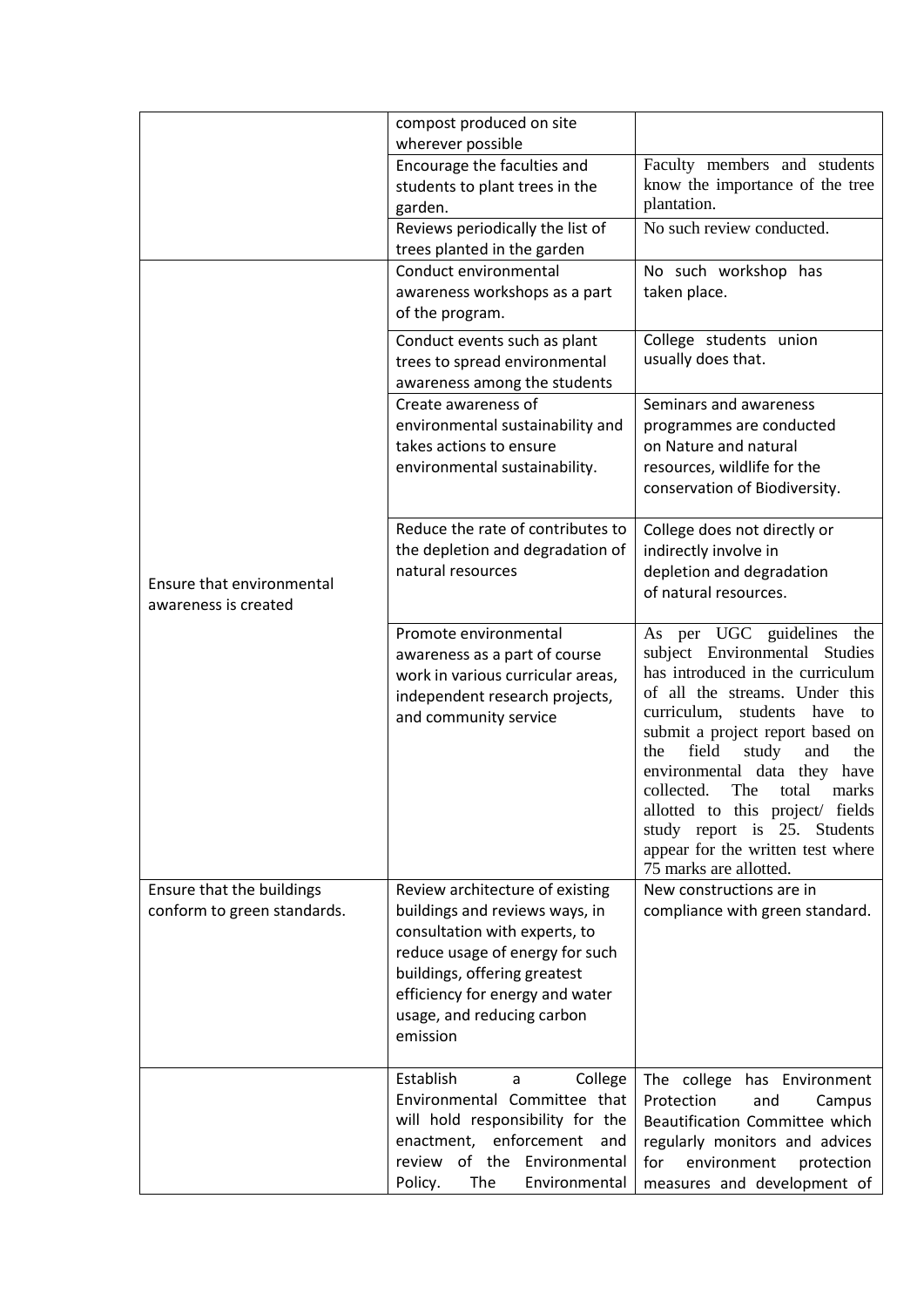| Ensure that the<br><b>Environmental Policy is</b> | Committee shall be the source of<br>advice and guidance to staff and<br>students on how to implement<br>this Policy                                                                                             | Green Area.                                                                                                                                        |
|---------------------------------------------------|-----------------------------------------------------------------------------------------------------------------------------------------------------------------------------------------------------------------|----------------------------------------------------------------------------------------------------------------------------------------------------|
| enacted, enforced and<br>reviewed                 | Ensure that on the Nature Club<br>there will be appropriate<br>representatives of the relevant<br>college departments and<br>authorities - such as catering,<br>gardening, maintenance,<br>cleaning and finance | The college has a good<br>connection with the Paschim<br>Banga Vigyan Mancha, a leading<br>scientific group of the state.                          |
|                                                   | Ensure that on the<br><b>Environmental Committee there</b><br>will be the Green Officer from an<br>external agency who is engaged<br>in the profession of providing<br>guidance on environmental<br>impact      | The college has no<br>such Green Officer.                                                                                                          |
|                                                   | Ensure that the Environmental<br>Committee will review the<br>Environmental Policy on an<br>annual basis, and will monitor<br>progress and set measurable<br>targets wherever possible                          | <b>Environmental Protection</b><br>Committee review periodically.                                                                                  |
|                                                   | Ensure that the Environmental<br>Policy is enforced regardless of<br>whether its requirements exceed<br>the mandate of the law                                                                                  | Environmental policy of the<br>college: No to water &<br>Electricity misuse; Optimal<br>waste management                                           |
|                                                   | Require that every staff and<br>student member recognizes their<br>responsibility to ensure that the<br>commitments in the<br><b>Environmental Policy are</b><br>properly put into practice                     | staff<br>and<br>student<br>Every<br>member recognizes<br>their<br>responsibility to ensure that<br>the<br>commitments<br>the<br>to<br>Environment. |
|                                                   | Ensure that an audit is<br>conducted annually and action is<br>taken on the basis of audit<br>report, recommendation and<br>findings                                                                            | Green audit is conducted<br>bi - annually.                                                                                                         |